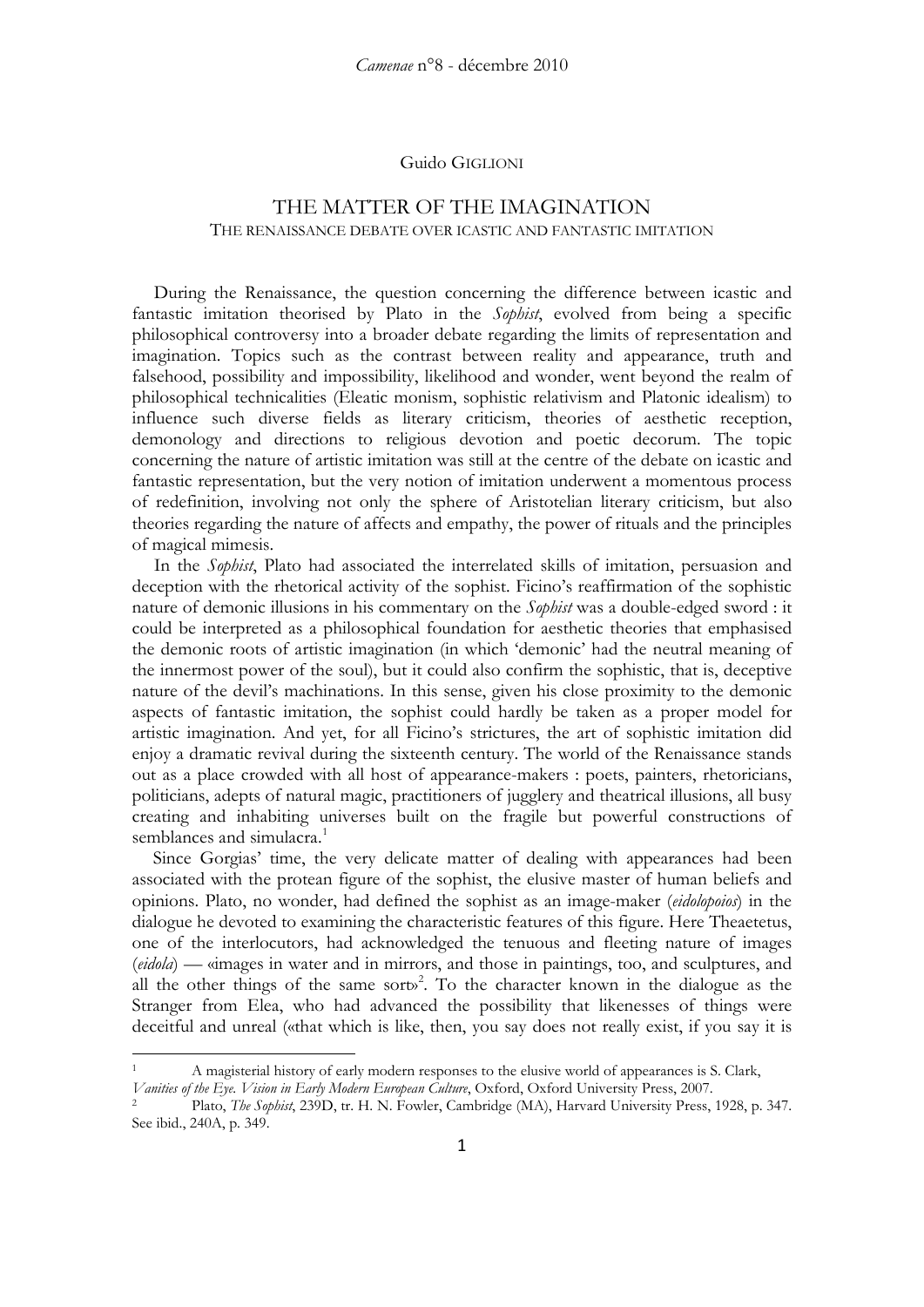not true»)<sup>[3](#page-1-0)</sup>, Theaetetus could reply by saying that, in fact, that which is like «does exist in a way».

STRANGER : But not truly, you mean.

THEAETETUS : No, except that it is really a likeness (*eikon ontos*).

STRANGER : Then what we call a likeness, though not really existing, really does exist?

THEAETETUS : Not-being does seem to have got into some such entanglement with being, and it is very absurd.

STRANGER : Of course it is absurd. You see, at any rate, how by this interchange of words the many-headed sophist has once more forced us against our will to admit that not-being exists in a way [4](#page-1-1) .

In the dialogue, the Stranger's and Theaetetus' discussion point to the seemingly paradoxical situation of having being and not-being, truth and falsehood interwoven in the very fabric of things. They look at speech, sensations and opinions as evidence that human beings are constantly exposed in their lives to a disquieting blend of being and not-being. «Since speech, as we found, is true and false», the Stranger points out, «we saw that thought is conversation of the soul with itself, and opinion is the final result of thought, and what we mean when we say 'it seems' (*phainetai*) is a mixture of sensation and opinion (*symmixis aistheseos kai doxes*), it is inevitable that, since these are all akin to speech, some of them must sometimes be false»<sup>[5](#page-1-2)</sup>.

David Marsh has characterised the humanistic movement of the early Renaissance as a third wave in recurring manifestations of sophistic thought<sup>[6](#page-1-3)</sup>. The question of whether notbeing can somehow be represented and whether such a representation may be persuasive and sometimes have even positive effects on human life can be viewed as part of the sophist's agenda throughout the history of such a figure (assuming the word 'sophist' in a sense devoid of all disparaging meanings). In a broader meaning, what Ficino called the 'fantastic art' (*ars imaginaria*) of the sophist covers the domain of imitation understood as the sphere of illusion, wonder and suspension of disbelief, and as such it points to a remarkable range of cognitive and aesthetic situations, from poetry to love, from magic to demonic possession. As we will see in this essay, from Marsilio Ficino to Gregorio Comanini the interplay of imitation and imagination underwent a number of intriguing permutations. Indeed, Jacopo Mazzoni went so far as to rehabilitate the 'fantastic art' of the sophist and to present it as that faculty of the human soul capable of restoring the original link between philosophy, art and statesmanship.

## MARSILIO FICINO, OR THE DEFINITION OF THE ESSENCE (*ESSENTIA*) AND POWER (*VIS*) OF APPEARANCES

The fortunes of the fantastic art of the sophist until late in the Renaissance owe a great deal to Marsilio Ficino's translation and commentary of Plato's *Sophist*. Ficino translated the

<span id="page-1-1"></span><span id="page-1-0"></span><sup>3</sup> *Ibid*., 240B, p. 349.

<sup>4</sup> *Ibid.*, 240E-241A, p. 353

<span id="page-1-2"></span><sup>5</sup> *Ibid.*, 264AB, p. 443. For a recent treatment of Plato's notion of *eidolon*, see L. M. Napolitano Valditara, *Platone e le 'ragioni' dell'immagine. Percorsi filosofici e deviazioni tra metafore e miti*, Milan, Vita & Pensiero, 2007.

<span id="page-1-3"></span><sup>6</sup> D. Marsh, *Lucian and the Latins. Humor and Humanism in the Early Renaissance*, Ann Arbor, The University of Michigan Press, 1998, p. 3.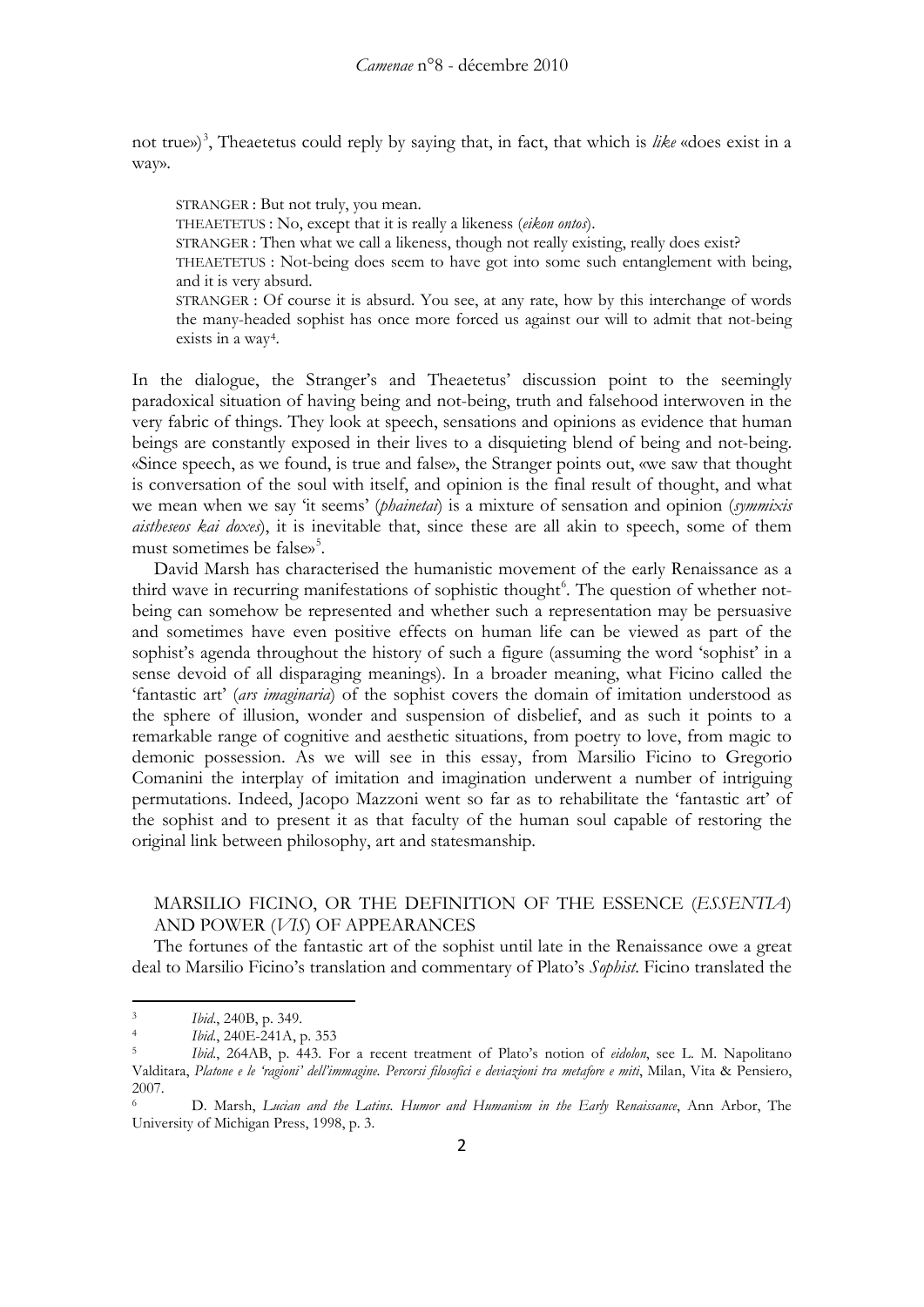dialogue between 1464 and 1466 and wrote his notes of commentary between 1494 and 1496.<sup>[7](#page-2-0)</sup> He characterised the relationship between reality and representation as two kinds of imitation :

One kind looks at something that is true, and, committed to using the true as its exemplar, it fabricates likenesses (*similitudines*), just as a painter and others do. The other kind has not yet gazed upon the true and yet strives to fabricate images (*imagines*) of it. In the process, however, it produces phantasms (*machinatur phantasmata*) that appear perhaps to resemble realities but are not true likenesses (*quae apparent forte similia veris, neque sunt revera similia*). We must put the sophist in the latter kind [8](#page-2-1) .

Likewise, the art of dealing with images (*ars imaginaria*) is twofold :

One kind is assimilative and it portrays something according to the model of something that actually exists. The other kind is fantastic and it feigns fantastic simulacra of what do not exist<sup>[9](#page-2-2)</sup>.

Philosophers are icastic in that they imitate true reality, *i.e.*, the intelligible being ; sophists are fantastic is that their knowledge is confined to the deceiving appearances of the sensible world.

It is in the very nature of imaginary realities to be suspended in the space that separates being from not-being. As was well known to Ficino at the time, the ontologically evanescent matter of images had long questioned the monolithic compactness of Parmenidean metaphysics :

Whoever believes or says something (*qui opinatur vel loquitur aliquid*) seems to be believing or saying something that in a way exists (*videtur aliquod quodammodo ens opinari vel loqui*), and therefore in a way to be saying something true (*et aliquod quodammodo verum*). So the problem becomes whether we can rightly maintain that anyone may believe or say what is false and does not exist. This is especially because what appears to us and is as it were presented to our imagination appears too to possess some power and essence (*quod apparet nobis, et quasi imaginationi se obiciit, videtur vim aliquam essentiamque habere*). But what is simply nothing, as Parmenides says, possesses no essence whatsoever<sup>[10](#page-2-3)</sup>.

That certain kind of reality, the *aliquo modo esse* which belongs to not-being, is precisely the territory shared by both opinion and imagination when they build likely and credible worlds out of the perceptions of our senses. As Ficino explains in his commentary to the *Sophist*, the imagination — the *phantastica passio vel apparitio* — may precede or follow opinion, that is to say, it can either colour the way we conceive of things or be the end result of our thinking processes. In both cases, the imagination affects the way we form opinions and make sense of the world.<sup>[11](#page-2-4)</sup>

At a time when the question of the nature of appearances had gained momentum and urgency, Ficino had the merit, through his translation and commentary, of re-enacting a

<span id="page-2-0"></span><sup>7</sup> See M. J. B. Allen, *Icastes: Marsilio Ficino's Interpretation of Plato's* Sophist, Berkeley, University of

<span id="page-2-1"></span>California Press, 1989, pp. 31-34. 8 M. Ficino, *Commentaria in Platonis Sophistam*, in Allen, *Icastes*, p. 228.

<span id="page-2-2"></span><sup>&</sup>lt;sup>9</sup> *Ibid.*, p. 268.<br><sup>10</sup> *Ibid.* p. 228

<span id="page-2-3"></span><sup>10</sup> *Ibid*., p. 228. 11 *Ibid*., p. 269.

<span id="page-2-4"></span>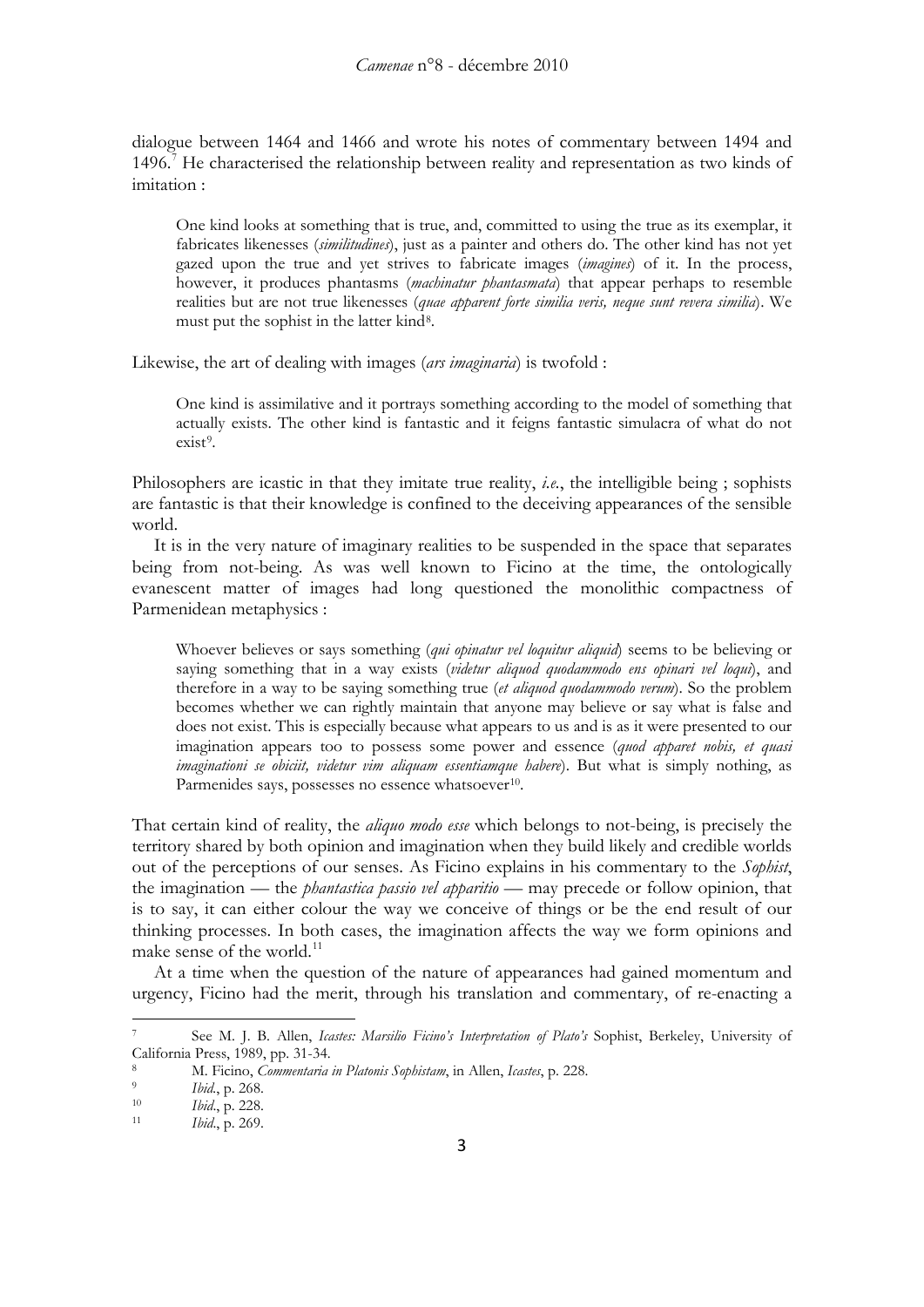key philosophical discussion. In his *Sophist*, Plato had explored the treacherous territory of false words and false opinions, which feed on images (*eidola*), likenesses (*eikona*), imitations  $(mimemat)$  and appearances (*phantasmata*), where in a sense non-being is and being is not<sup>[12](#page-3-0)</sup>. In doing so, he tried to break the spell cast by the severe diktat of Parmenides' ontology whereby thinking is always true and it is always thinking of reality. In the dialogue, the Stranger from Elea, who committed Parmenides' parricide, objected that, if not-being does not mingle with opinion (*doxa*) and speech (*logos*), «the necessary result is that all things are true, but if it does, then false opinion and false discourse come into being ; for to think or say what is not — that is, I suppose, falsehood arising in mind or in words». But if falsehood exists, the Stranger went on to say, then «deceit exists», and if deceit exists, «all things must be henceforth full of images and likenesses and appearances»<sup>[13](#page-3-1)</sup>. Images, appearances, *phantasmata* originate where being and not-being intersect.

Within the broader domain of productive and imitative arts, Plato had divided the image-making art (*eidolopoiike techne*) into the 'likeness-making art' (*eikastike techne*) and the 'fantastic art' (*phantastike techne*). The former deals with *likenesses* (*eikona*), which are 'other' than the original, but «like» the original ; the latter with *appearances* (*phantasmata*), which seem to be «like» the original, but are not. The difference between likenesses and appearances was for Plato of a perspective order, for it referred to the contrast between a view «from near at hand» and a view «from a distance». We have an «icastic» artist, argued Plato, «whenever anyone produces the imitation by following the proportions of the original in length, breadth and depth, and giving, besides, the appropriate colours to each part». By contrast, 'fantastic' artists «abandon the truth and give their figures not the actual proportions but those which seem to be beautiful». In this context, Plato meant by 'appearance' (*phantasma*) and 'that which appears' (*to phainomenon*) a representation of a real thing which, «because it is seen from an unfavourable position», is like the thing it represents, beautiful, but which «would not even be likely to resemble that which it claims to be like, if a person were able to see such large works adequately» [14](#page-3-2). Unlike *likenesses* (*eikona*), in which the link between original and copy is saved through patterns of geometrical correspondences, *appearances* (*phantasmata*) lay bare the contrast between reality and its representation in its full glory<sup>[15](#page-3-3)</sup>.

<span id="page-3-1"></span><span id="page-3-0"></span><sup>12</sup> Plato, *The Sophist*, 241E, p. 355.

<sup>13</sup> *Ibid.*, 260C, p. 429 (I have changed Fowler's translation of *phantasiai* from 'fancies' into 'appearances').<br><sup>14</sup> Plate

<span id="page-3-2"></span><sup>14</sup> Plato, *The Sophist*, 235C-236C ; 264C ; pp. 332-334, 443. As rightly pointed out by Erwin Panofsky in his *Idea*, the difference theorised by Plato between icastic and fantastic imitation corresponds to «the contrast between objectively correct and *trompe l'oeil* imitation». Panofsky also noted how the sixteenthcentury theorist Gregorio Comanini misinterpreted Plato's original meaning into a «contrast between the representation of actually existing objects and the representation of actually nonexisting objects (i.e., those created by phantasy)» (*Idea. A Concept in Art Theory*, tr. by J. J. S. Peake, Columbia, University of South Carolina Press, 1968, p. 215). In fact, as we will see, Comanini is simply at the end of a process, started with Ficino, of both ontological reorientation and aestheticisation involving the categories of icastic and fantastic imagination.

<span id="page-3-3"></span><sup>15</sup> All images look like the original, but Plato distinguished between two meanings of such 'looking like'. One is a projection of the original proportions that not necessarily is like the original, the other a copy of the original that is reached through a deceitful alteration of the original proportions. The former is a code to see things as they are, the latter is an image that resembles a real thing, but in fact it is a distorted representation of such thing. *Eikona* are accurate rendering of the original proportions, *phantasmata* are accommodated to the conditions of perception and perspective. See S. Rosen, *Plato's* Sophist*. The Drama of Original and Image*, New Haven and London, Yale University Press, 1983, pp. 170-174 ; M. Villela-Petit, «La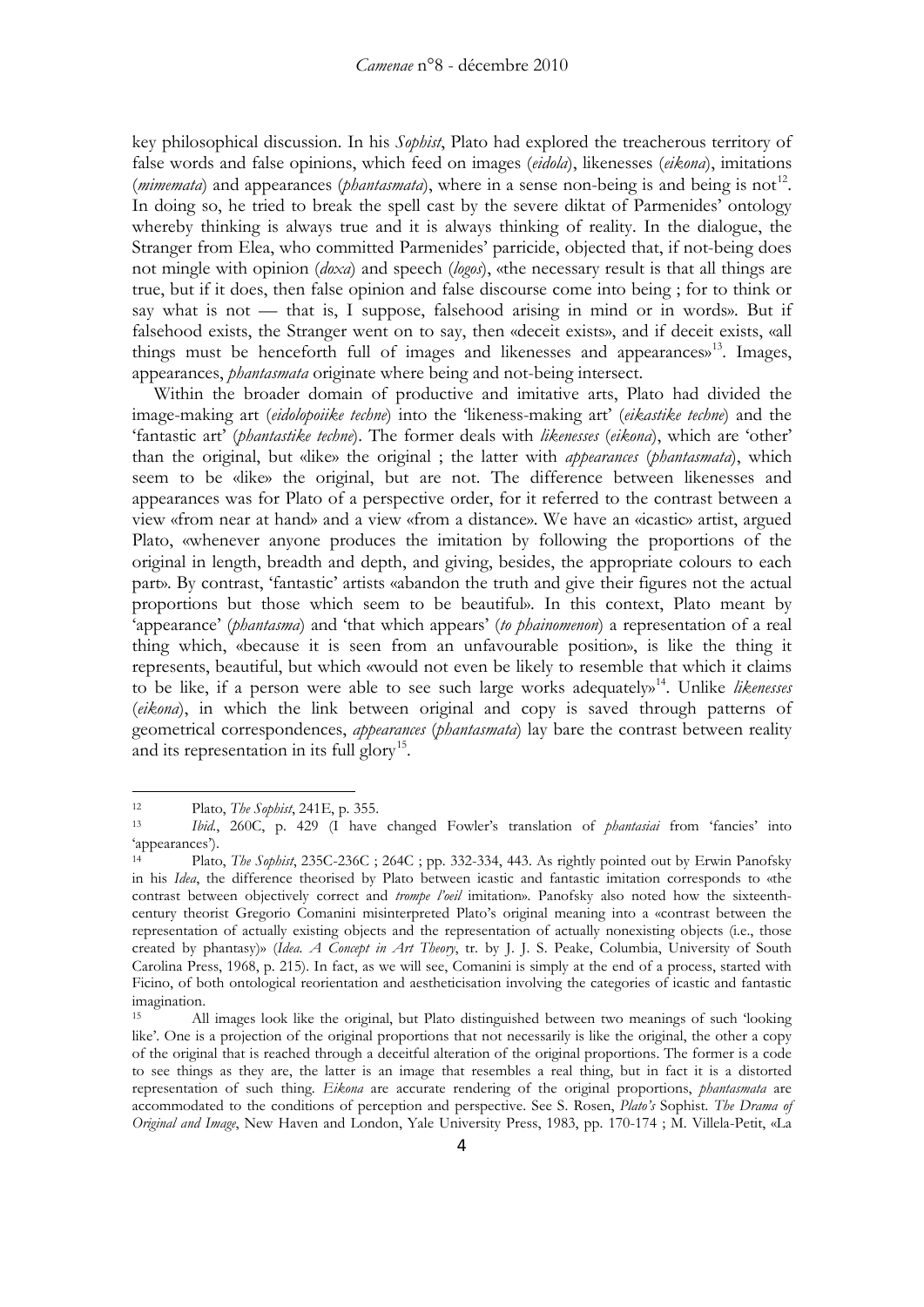In Plato's dialogue, the Stranger had poignantly recognised the difficulty in investigating the nature of appearances : «the matter of appearing and seeming, but not being, and of saying things, but not true ones — all this is now and always has been very perplexing.<sup>16</sup>. For Ficino, the point represented a matter of the utmost importance in his philosophy. In keeping with the principles of Platonic philosophy, he understood philosophy to be an attempt to imitate divine reality. Accordingly, he maintained that philosophers were dealing with being, sophists with not-being, and that incorporeal things constituted the domain of true reality (*vera essentia*), while corporeal things belonged to the world of imaginary beings. Echoing famous passages from Plato's works, Ficino had clearly distinguished between the production of things (*effectio rerum*) and the production of images (*effectio imaginum*).[17](#page-4-1) «Natural things» were the indisputable «works of God», but all «shadowy and deceptive things (*res umbratiles et fallaces*)» were unhesitatingly relegated to the realm of the «illusory tricks of demons (*daemonicae praestigiae*)[»18.](#page-4-2) This was also the realm of the sophist, whom, in keeping with Plato, Ficino had defined as *prestigiator* and *imitator*[19](#page-4-3). Through his *ars phantastica*, the sophist was able to create (*fingit*) appearances (*simulachra*) that imitate the actual things<sup>[20](#page-4-4)</sup>. By assuming that «what exists does not exist» and «what does not exist exists», the sophist was for Ficino a «clever disseminator of false opinions»<sup>[21](#page-4-5)</sup>.

As has been clearly illustrated by Michael J. B. Allen in his edition of Ficino's commentary on Plato's *Sophist*, Ficino's authoritative reading of this important dialogue had a cultural impact that did not remain confined to the sphere of philosophy. Allen argues very persuasively that Ficino's text «adumbrates some of the magical themes and preoccupations that were to obsess Platonizing mages, artists, and philosophers for two centuries after Ficino's death»<sup>[22](#page-4-6)</sup>. This point is evidenced by the way Jacopo Mazzoni, Francesco Patrizi and Torquato Tasso expanded on the relationship between likeness (*eikon*) and appearance (*phantasma*), icastic and fantastic imitation. Throughout the debate, the Platonic notion of image (*eidolon*) remained firmly in the background, but its meaning blended seamlessly with the interrelated questions of aesthetic representation, credibility and verisimilitude, questions that had been triggered by the rediscovery of Aristotle's *Poetics* during the Renaissance.

### JACOPO MAZZONI, OR THE ART OF PLAUSIBLE WONDERS

The premises of Mazzoni's discussion over the nature of icastic and fantastic imitation lie in an original uptake of Renaissance Thomism. In the introduction to his *Della difesa della Comedia di Dante* (1587), Mazzoni maintains that arts and sciences should be differentiated according to the nature of their objects. However, in line with the principles of Thomas Cajetan's metaphysics, he argues that the objects of the corresponding disciplines were not to be understood as different things («non in quanto che sono cose»), but different ways of considering the same reality («in quanto che sono (perdonimi in questa necessità ogni puro

question de l'image artistique dans le *Sophiste*», in *Etudes sur le* Sophiste *de Platon*, ed. by M. Narcy, Naples, Bibliopolis, 1991, pp. 55-90.

<span id="page-4-0"></span><sup>16</sup> Plato, *The Sophist*, 236E, p. 337.<br><sup>17</sup> Ficino Commentaria in Platonis S

<span id="page-4-1"></span><sup>17</sup> Ficino, *Commentaria in Platonis Sophistam*, ed. Allen, *Icastes*, p. 271.

<span id="page-4-2"></span><sup>18</sup> *Ibid.*, p. 218.

<span id="page-4-3"></span><sup>19</sup> *Ibid*., p. 227.

<span id="page-4-4"></span><sup>20</sup> *Ibid.*, p. 230.

<span id="page-4-5"></span><sup>21</sup> *Ibid.*, 232.

<span id="page-4-6"></span><sup>22</sup> Allen, *Icastes*, p. 210.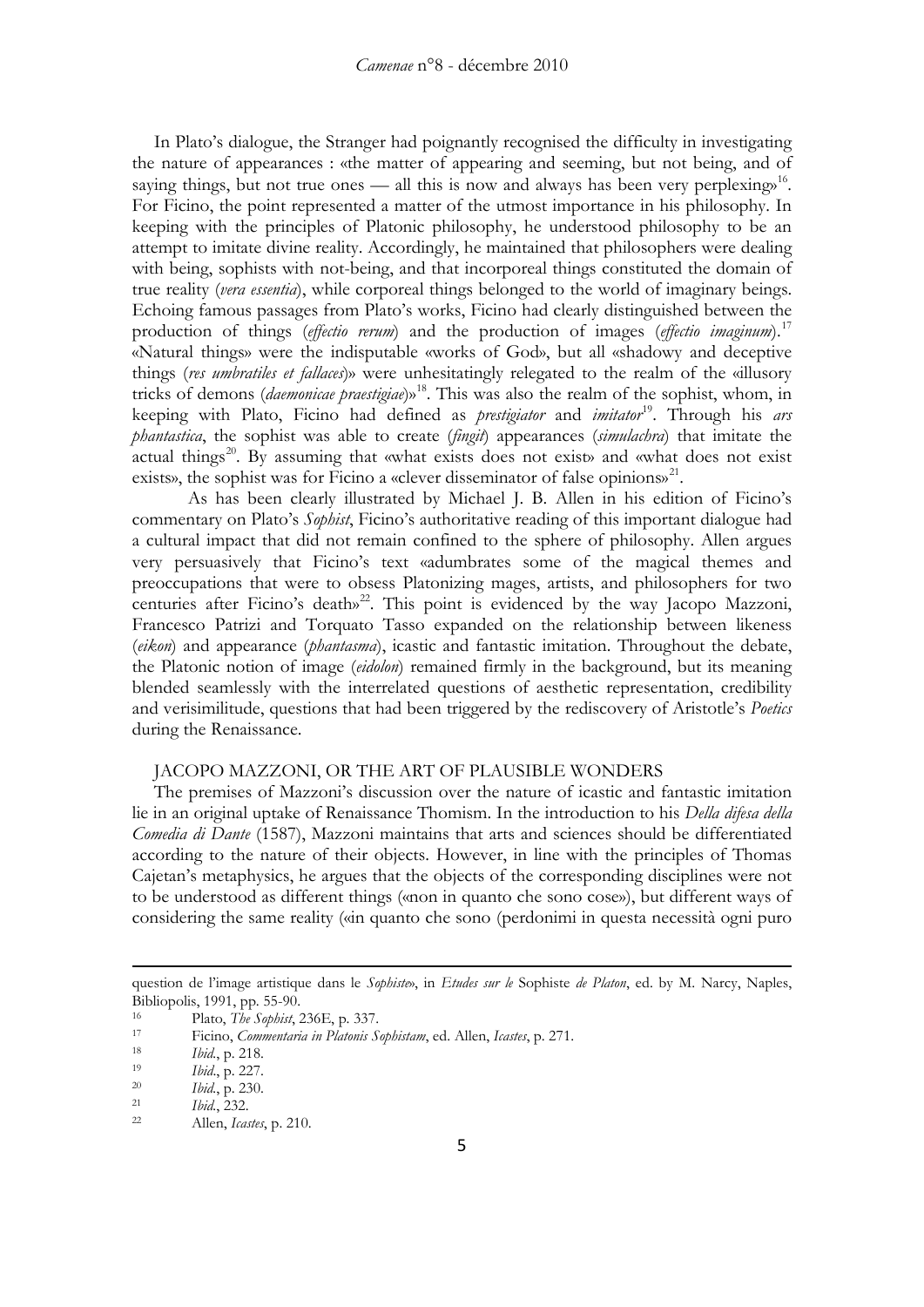scrittore toscano) scibili, e se così si potesse dire, artificiabili»)<sup>23</sup>. The objects of the various disciplines, Mazzoni continues, are not things, but ways of knowing (*scibili*) and making (*artificiabili*) things. With respect to art and its object ('that which can be made', *i.e.*, the *artificiabile*), Mazzoni follows the division that Plato outlined in book 10 of *The Republic* and distinguishes between three kinds of art, i.e., mimetic (*imitanti*), productive (*facitrici*) and executive (*imperanti* or *comandanti*) arts. They consider the same reality, but their objects are, respectively, 'representation' (*idolo*), 'work' (*opera*) and 'idea' (*idea*) [24.](#page-5-1) By *idolo*, Mazzoni means, in a truly Platonic sense, a representation of things («simulacro e immagine di qualch'altra cosa» ; «immagine e similitudine di qualch'altra cosa»). He maintains that the arts dealing with *idoli* are only concerned with representations and likenesses («non ha altro fine nel suo artificio che di rappresentare e di rassomigliare»)<sup>[25](#page-5-2)</sup>. Within such a division, poetry has no specific object. For Mazzoni, it is the way the object is conceived and expressed (i.e., as an *idolo*) that make such an object 'poetic'.

The metaphysical assumptions underpinning Mazzoni's aesthetics are eclectically Platonic and Aristotelian. As is known, Plato had divided the sphere of being into intelligible and visible things, which he then had further subdivided into clearly and obscurely intelligible things and clearly and obscurely visible things. Clearly visible things were plants, animals and all the mixed bodies of the sublunary world ; obscurely visible things, all kinds of reflections and shadows of material reality, including the 'species'. Species are precisely Mazzoni's *idoli*. Through the species, Mazzoni argues, «knowledge of the senses and the intellect takes shape, in both waking and sleeping condition» [26](#page-5-3). Mazzoni then mentions *idoli* which originate from «spiritual things» with or without mediation of human art. The *idoli* that are produced without human intervention (*senza l'artificio umano*) may derive from the «pure intellect» or from «the soul separated from the body». The dichotomous process continues with the subdivision of the *idoli* of the pure intellect into good (God and the angels) and bad *idoli* (demons). In Mazzoni's opinion, evil demons had the power to represent 'phantasms' of this kind<sup>[27](#page-5-4)</sup>. Finally, Mazzoni lists the *idoli* produced through human artifice (*c'ha l'origine dall'artificio nostro*), which have their origin from «our

<span id="page-5-0"></span><sup>23</sup> J. Mazzoni, *Introduzione alla Difesa della 'Commedia' di Dante*, ed. E. Musacchio and G. Pellegrini, Bologna, Cappelli, 1982, p. 21 ; *Della difesa della Comedia di Dante, distinta in sette libri. Nella quale si risponde alle oppositioni fatte al Discorso di M. Iacopo Mazzoni, e si tratta pienamente dell'arte Poetica, e di molt'altre cose pertenenti alla philosophia, et alle belle lettere*, Cesena, Raveri, 1587, sig. a2 v°. Mazzoni identifies two philosophical shortcomings («due conclusioni molto straordinarie») that derive from assuming that each discipline has a specific object, *i.e.*, the reification of metaphysics into a separate, abstract discipline, and lack of communication among the individual disciplines («La prima è che la metafisica sia una scienza totale, come quella che considera, per così dire, l'ente universale e che l'altre scienze e l'altr'arti sieno parti di quella, considerando ciascuna di queste qualche parte dell'ente universale. L'altra è che se così fosse, ciascun'arte e ciascuna scienza particolare avrebbe qualche cosa per soggetto, la quale non potrebbe esser in modo alcuno soggetto d'altra»). On Mazzoni, see B. Weinberg, *A History of Literary Criticism in the Italian Renaissance*, 2 vol., Chicago, The University of Chicago Press, 1961, II, pp. 636-646 ; F. Purnell, jr, *Jacopo Mazzoni and His Comparison of Plato and Aristotle*, PhD dissertation, Columbia University, New York, 197. 24 Mazzoni, *Introduzione alla Difesa della 'Commedia' di Dante*, p. 24 ; *Della difesa della Comedia di Dante*, sig.

<span id="page-5-1"></span> $a3 r^{\circ}$ .

<span id="page-5-2"></span><sup>25</sup> Ibid., pp. 24-26 ; sig. a3 r°-v°. See also *ibid.*, p. 397: «l'Idolo è quello, che non ha per se stesso altr'uso, che di rappresentare, e di rassomigliare. E però li concetti della philosophia, dell'arte, e dell'historia non sono veri, e perfetti Idoli poiché non sono fatti solamente per rappresentare: ma per insegnare, e per iscoprire la verità delle cose».

<span id="page-5-3"></span><sup>&</sup>lt;sup>26</sup> *Ibid.*, p. 27; sig. a3 v°.<br><sup>27</sup> *Ibid.* pp. 27-30; sig. a

<span id="page-5-4"></span>*Ibid.*, pp. 27-30; sig. a4 r°-v°.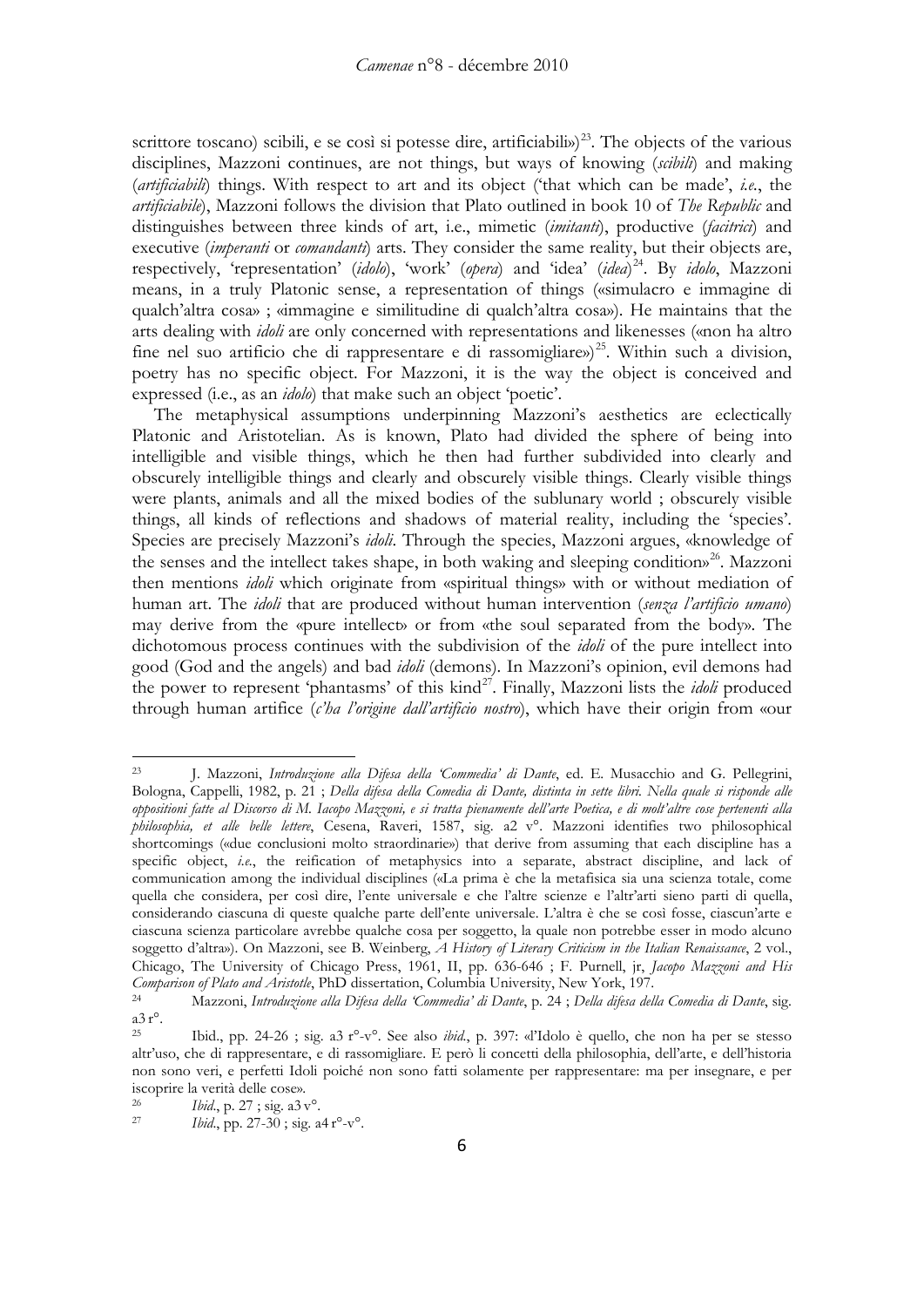imagination and intellect, by virtue of our decisions and will», such as paintings and sculptures. This, for Mazzoni, is the *idolo* that is «the adequate object of human imitation».

Mazzoni's definition of the i*dolo* is fraught with meaning : it is a representation of things made up of appearances, which may refer to both existing (*similitudini*) and non existing things (*il capriccio della fantasia*) [28](#page-6-0). By doing so, Mazzoni resumes the division into icastic and fantastic imitation theorised by Plato in the *Sophist*. Icastic imitation «represents things that can be found in reality or that have been found», while an example of fantastic imitations are «paintings which are produced by the artist's whim». Mazzoni agrees with Plato's distinction, but against too neat a division he reminds the reader that Plato himself in book 10 of the *Republic* had reduced all forms of imitation to the *idolo*[29](#page-6-1). Most of all, Mazzoni accentuates the Platonic difference between *likenesses* (*eikona*) and *appearances* (*phantasmata*) in the direction of a clear contrast between reality and imagination. Plato, as already said, looked at the distinction between the two kinds of imitation in terms of projections and perspectives ; Mazzoni, on the contrary, as a contrast between reproductions of reality and productions of imaginary beings.[30](#page-6-2) The icastic or 'similitudinarian' imitation (*imitatione similitudinaria*) is more appropriate for the writing of history ; the fantastic imitation is closer to the very essence of poetic invention : «the true and perfect poet is the one who follows the fantastic imitations<sup>[31](#page-6-3)</sup>.

The characteristic feature of Mazzoni's theory of imitation is the way in which he stresses the importance of belief and believability in the definition of poetic creation. Someone may think — erroneously, adds Mazzoni — that the «true poet» is the one who creates his poems out of nothing («il quale fabbrica da sé l'invenzione del suo poema») and that «poetry has no subject other than fables and falsehoods, combined, however, with the likely, for, according to Aristotle's rules, likelihood is what one should look for in the fables of the poets» [32.](#page-6-4) Mazzoni rejects this opinion by showing, first, that many disciplines different from poetry make use of the «likely falsehood», and therefore the «likely falsehood» cannot be considered as the specific prerogative of poetry. Indeed, Mazzoni refers to Gabriele Paleotti, who in his *Discorso intorno alle immagini sacre e profane* (1582) has demonstrated «with most powerful arguments and real proofs» that «likely falsehood is, with great abuse of the corrupted world, almost the universal subject of arts, sciences and beliefs». On the other hand, poetry can be about truth and things that really happened, as is also maintained sometimes by both Plato and Aristotle<sup>[33](#page-6-5)</sup>.

To illustrate the complex interplay of reality and imagination, of *similitudine* e *capriccio*, and the key role of believable wonder, Mazzoni examines the extent to which the 'false', the 'possible' and the 'believable' enter the definition of poetic imitation :

<span id="page-6-1"></span><span id="page-6-0"></span><sup>&</sup>lt;sup>28</sup> *Ibid.*, pp. 30-31; sig. a4 v<sup>o</sup>.<br><sup>29</sup> *Ibid.* p. 32; unsigned leaf

<sup>&</sup>lt;sup>29</sup> *Ibid.*, p. 32 ; unsigned leaf.<br><sup>30</sup> The original Platonic met

<span id="page-6-2"></span>The original Platonic meaning of 'fantastic' imitation is hinted at by Tasso in the dedication to Cardinal Aldobrandini that opens his *Discorsi del poema eroico* : «Laonde potrà di lei avvenire quel ch'aviene de le le picciole statue, le quali, collocate in altissima parte, non sono occulte, paiono assai minori nondimeno a' risguardanti» (T. Tasso, *Discorsi del poema eroico*, in *Discorsi dell'arte poetica e del poema eroico*, ed. L. Poma, Bari, Laterza, 1964, p. 59 ; *Discourses on the Heroic Poem*, transl. M. Cavalchini and I. Samuel, Oxford, Clarendon Press, 1973, p. 3).

<span id="page-6-3"></span><sup>31</sup> Mazzoni, *Della difesa della Comedia di Dante*, p. 395: «il vero, e perfetto Poeta è quello, che prende l'imitatione phantastica, e che per conseguente ha il falso, e la bugia per soggetto».

<span id="page-6-5"></span><span id="page-6-4"></span> $\frac{32}{33}$  *Ibid.*, pp. 60-61; sig. b4 r<sup>o</sup>.<br> $\frac{1}{2}$ 

*Ibid.*, pp. 62-63; sig. ab r°.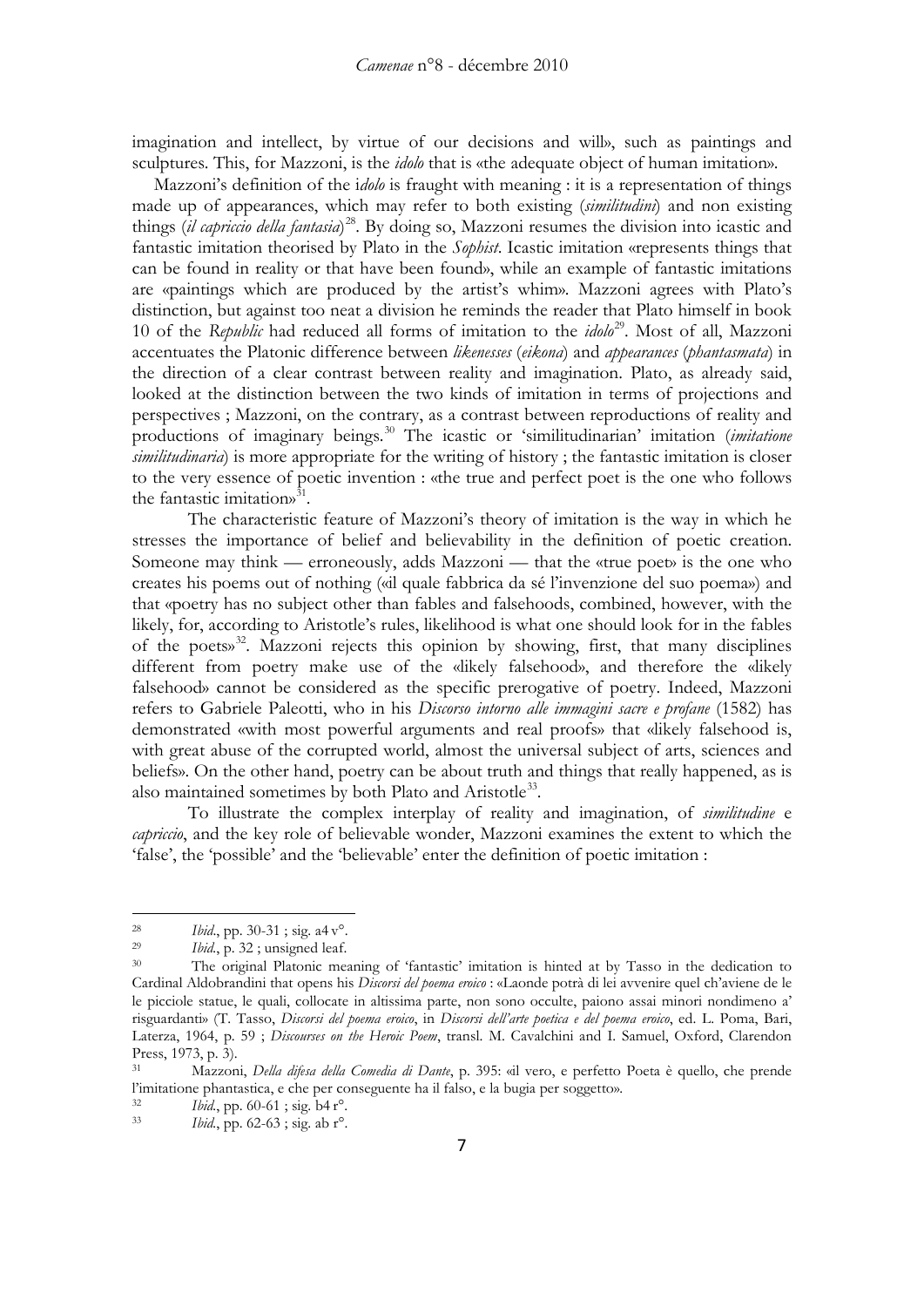If we take away the false and in its place we assume the true, by doing so we do not destroy poetry, for we have already said that poetry can be in place with the true. The same holds true of the possible, for, if in poetry the impossible is introduced in the place of the possible, poetry is not ruined and destroyed provided that the impossible is believable. However, if one takes away the believable and put the unbelievable in its place, the nature of poetry is completely destroyed. On the contrary, when one introduces a believable object, even if the possible is eliminated, the poetic subject is nevertheless introduced, as is clearly testified by Aristotle in the following words : 'As far as poetry is concerned, one should prefer the believable impossible rather than the unbelievable and the possible'[34](#page-7-0) .

The hallmark of poetic imitation is therefore the 'believable' (*il credibile*) [35.](#page-7-1) Mazzoni assumes that there is a clear limit in the imagination's ability to suspend one's disbelief. What is utterly unbelievable cannot be the matter for a poetic subject. By 'believable', Mazzoni means «the object corresponding to belief, conviction or faith»<sup>[36](#page-7-2)</sup>. Insofar as they are believable, artistic representations of reality are of an individual nature, can be perceived by the senses and affect one's appetite. Unlike opinions, which can reach the level of the universals, beliefs and convictions deal with particulars. In addition, while opinions rest only on intellectual arguments, persuasion relies on both the intellect and the appetite<sup>[37](#page-7-3)</sup>. For this reasons, the means used by poets to make their creations believable are particular and sensible. Most of all, by making their creations believable, poets are accessible to the people :

the poet must involve the people in his arguments (*deve ragionare col popolo*), among whom there are many who are uncouth and scarcely intelligent. Therefore, if a poet argued about knowable things (*cose scibili*) following the standards of science, he would not be understood by them. For this reason, he deals with these topics along the lines of believability, that is, teaching them through comparisons and similarities taken from sensible things, and the people — who knows that in the sensible things the truth lies in the way it is demonstrated by the poet — will easily believe that the same happens with the intelligible things. Therefore, we can conclude that it is not inappropriate for the poet to deal with things belonging to the sciences and the speculative intellect, provided that he deals with them in a believable manner, making representations (*idoli*) and poetic images out of them. This is certainly what Dante did relying on an outstanding and noble skill. He represented all the intellectual nature and the intelligible world itself through representations (*idoli*) and splendid images before everyone's eyes [38](#page-7-4) .

Mazzoni has a great admiration for Dante's poetic achievements. He thinks that Plato in his *Phaedrus* would have never reached the conclusion that no poet can ever manage to

<span id="page-7-0"></span><sup>34</sup> *Ibid*., p. 64 ; sig. b4 v°. Cf. Aristotle, *Poetica*, 25, 1461b : «*airetoteron pithanon adynaton e apithanon kai dynaton*».

<span id="page-7-1"></span><sup>35</sup> Mazzoni, *Introduzione alla Difesa della 'Commedia' di Dante*, p. 64 ; *Della difesa della Comedia di Dante*, sig. a4 v°: «Adunque si deve dire che fra tutti questi non ci sia il più proprio soggetto della poesia che il credibile. E tanto più quanto ch'egli per sua natura contiene il vero e il falso, poiché molte volte non solamente il vero, ma eziandio il falso sono credibili».

<span id="page-7-2"></span><sup>36</sup> *Ibid*., p. 64 ; sig. a4 r°.

<span id="page-7-3"></span><sup>37</sup> Mazzoni, *Della difesa della Comedia di Dante*, p. 401 : «per questi tre habiti sono stati fabbricati tre stromenti rationali, cioè la Demonstratione per la scienza, la Dialettica per l'opinione, e la Rhetorica per la credenza».

<span id="page-7-4"></span><sup>38</sup> Mazzoni, *Introduzione alla Difesa della 'Commedia' di Dante*, p. 69 ; *Della difesa della Comedia di Dante*, unsigned leaf.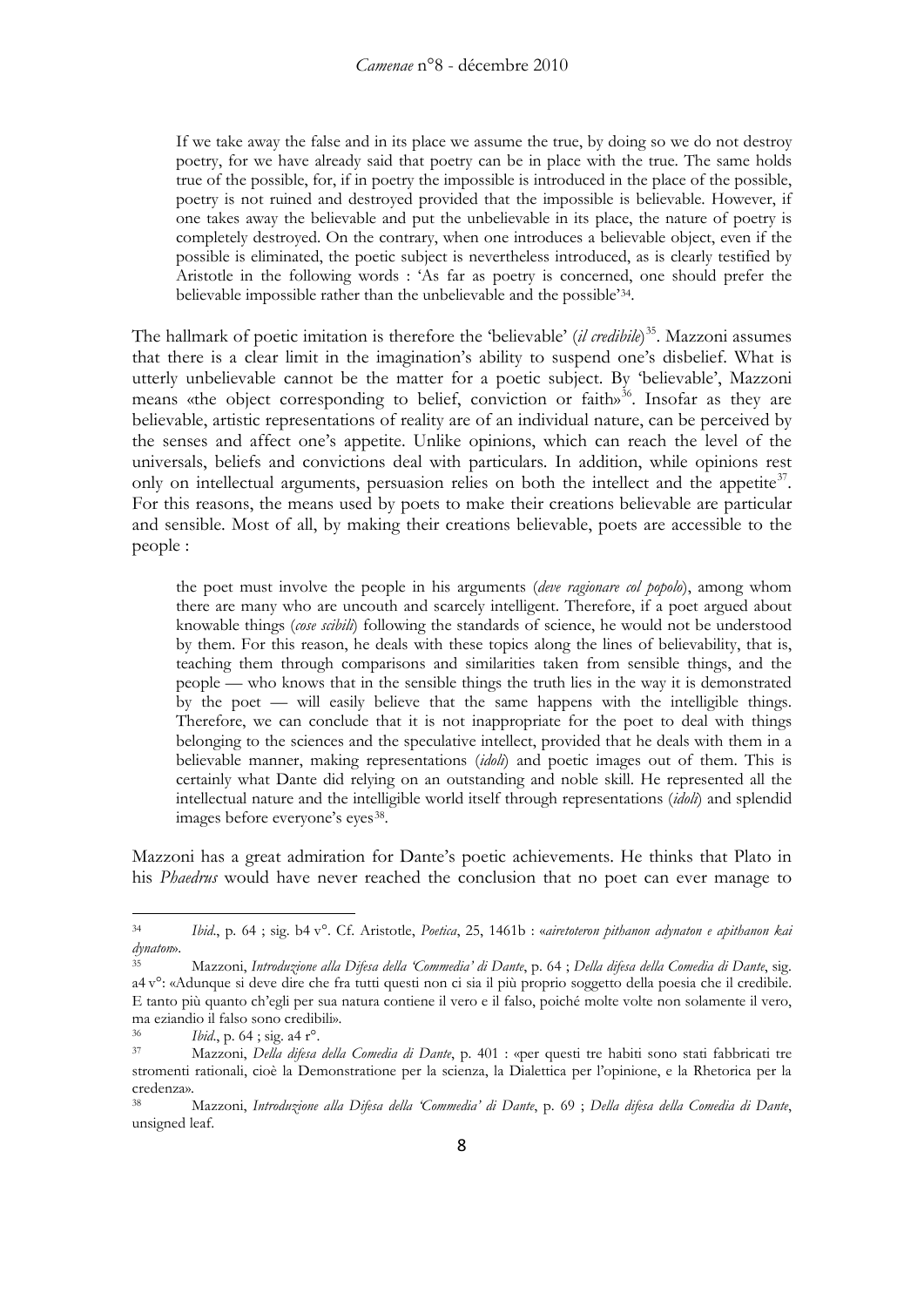represent the intelligible world, had he read Dante's *Paradiso*. Most of all, he would have acknowledged that poets are capable of producing «representations (*idoli*) and images suitable to make common people understand the nature of the supercelestial world». Dante's greatness, in Mazzoni's opinion, lies in his ability to access the world of knowledge (scibile) «without ever departing from what is believable»<sup>[39](#page-8-0)</sup>.

That the 'believable' is the true object of poetic imitation is for Mazzoni demonstrated by the fact that, when placed before the alternative of representing a believable falsehood or an unbelievable truth, a real poet would chose the former option. Ariosto succeeded poetically in representing the mouth of the river Ganges because he described it in a completely untrue but likely manner. The consequence Mazzoni draws from this discussion is that poetry, «to the extent that it considers likelihood more important than the truth, has to be rightly placed under the rational faculty which the ancients called 'sophistic'» [40](#page-8-1). In a way, with Mazzoni the discussion of the Platonic *locus* comes full circle. Plato had put sophists and poets together as the great manipulators of collective imaginations and, as technicians of the imagination, they ranked below the philosophers. On the contrary, Mazzoni argues that, precisely because they are sophists and know how to use likely and probable arguments, poets have a better sense of what is *rational* and *real*. By all means, Mazzoni is fully aware that he is departing from the usual, derogatory meaning of the word 'sophist'[41.](#page-8-2) His positive view comes from Philostratus (c. 170-247), the author of the *Lives of the Sophists*, who had described the ancient sophistic art as a «philosophising rhetoric (*una*  retorica filosofante)»<sup>[42](#page-8-3)</sup>. This, Mazzoni adds, is a kind of knowledge that deals with all things «in a rhetorical, *i.e.*, believable way»<sup>43</sup>. What is more, Mazzoni thinks that there is no real contrast between Philostratus' view of sophistic expertise as the ability to represent things through images (*rappresentare per idoli e per immagini*) and Plato's definition of sophistic art as 'idol-making' (*facitrice d'idoli*) [44](#page-8-5) .

By describing poetry as an expression of the ancient sophistic learning, Mazzoni reconciles the aspects of fantasy and believability that constitute the essence of a work of art. Beneath the husk of fiction (*sotto la scorza della fizzione*), poetry contains the truth of many noble concepts<sup>45</sup>. To the objection that, once one accepts the common 'sophistic' root, poetry may lose the specific character that differentiates it from rhetoric, Mazzoni replies that, while rhetoric deals with the 'believable' *qua* 'believable', poetry uses the 'believable' qua 'marvellous', for the poet «should not only say believable things, but also marvellous ones»<sup>[46](#page-8-0)</sup>. The result of this series of arguments is that the notion of «believable

<span id="page-8-0"></span><sup>&</sup>lt;sup>39</sup> *Ibid.*, p. 70; unsigned leaf.<br><sup>40</sup> *Ibid.*, p. 69; unsigned leaf.

<sup>40</sup> *Ibid.*, p. 69; unsigned leaf.<br>41 *Ibid.* p. 71 : unsigned lea

<span id="page-8-2"></span><span id="page-8-1"></span><sup>41</sup> *Ibid.*, p. 71 ; unsigned leaf : «io m'accorgo d'aver alterati gli animi de' poeti ponendo all'arte loro, riputata finora divina, il nome di sofistica che vien stimato brutto ed infame».

<span id="page-8-3"></span><sup>&</sup>lt;sup>42</sup> *Ibid.*, p. 71 ; unsigned leaf.<br><sup>43</sup> *Ibid.*, p. 72 ; unsigned leaf.

<span id="page-8-4"></span><sup>43</sup> *Ibid.*, p. 72 ; unsigned leaf. See also *ibid.*, p. 401 : Rhetoric relies on sensible reasons and credulity : «ragioni prese dalle cose sensibili, e particolari, le quali sono però per sua natura persuasibili, e nasce quell'habito, o per meglio dire quella dispositione, che da' Rhetorici fu nomata credulità, o credenza».

<span id="page-8-5"></span><sup>&</sup>lt;sup>44</sup> *Ibid.*, p. 72; unsigned leaf.<br><sup>45</sup> *Ibid.*, p. 76; unsigned leaf.

<span id="page-8-6"></span><sup>45</sup> *Ibid.*, p. 76 ; unsigned leaf.<br>46 *Ibid.*, p. 78 : uniqued leaf.

<sup>46</sup> *Ibid.*, p. 78 ; unigned leaf. See also *ibid.*, p. 403 : «Hora egli ha da sapere, che questo medesimo oggetto della Rhetorica è anchora commune alla Poesia conciosiacosa che il Poeta sia obligato a rimirare sempre questo credibile [...] Sia adunque stabilita per ferma conclusione, che la Poesia habbia per oggetto il credibile, e per conseguente, che cercando ella di persuaderlo con ogni maniera a lei possibile, si deua riporre tra le facoltà rationali. Ma egli nasce un bellissimo dubbio, et è che per le cose fin'hora dette, e prouate, pare, che la Rhetorica non si possa distinguere dalla Poesia, poiché l'una, e l'altra ha il medesimo oggetto. Dico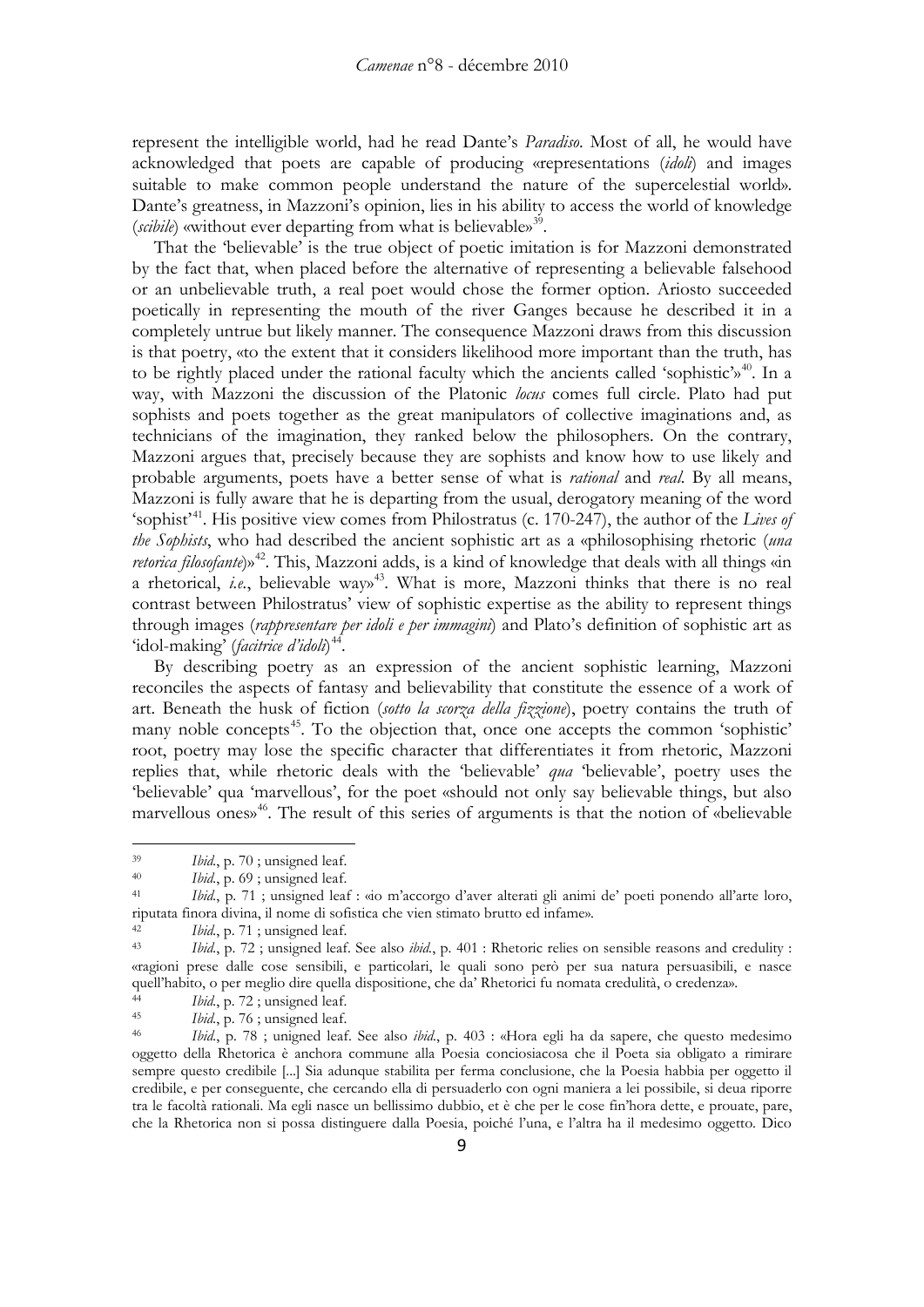wonder» (*credibile meraviglioso*) is the defining characteristic of Mazzoni's poetics. Such a unique conflation of likelihood and awe which constitutes the very nature of the aesthetic phenomenon is closely connected with other key aspects of Mazzoni's aesthetic theory, such as the emphasis on common sense as the foundation of sophistic arguments, the belief in the realism of believable expectations and the view of poetic imitation as an experience of rational verisimilitude. Dealing with things in a 'believable' way means for a poet to shape images (*idoli*) that can be accommodated to the senses rather than the intellect and that, above all, can have a cathartic effect on the riotous domain of the appetites<sup>[47](#page-9-0)</sup>. Mazzoni has no qualms about saying that «poetry is a rational faculty»<sup>48</sup>.

For Mazzoni, therefore, both icastic and fantastic mimesis, to the extent that they stimulate in human beings a natural response to rational assent and belief, may have a lasting impact on the ethical and political dimensions of human life. The faculty of the intellect that presides over poetic production is the civil faculty (*la facultà civile*) of the intellect, which regulates both activity and leisure, for «interruptions» (cessation and rest) are for human beings as important as the condition of activity<sup>[49](#page-9-2)</sup>. Within the sphere of political action, games and leisurely recreations are as necessary as the administrative work that holds a State together. The faculty that governs the activity designated to interrupt the functions of civic government without disrupting them is the poetic faculty, and the highest form of play is poetry<sup>50</sup>. Politics and poetics are therefore different subdivisions of the same civil faculty of the intellect : «poetics is part of the civil faculty and it is that part that prescribes the norm, the rule and the laws of the poetic *idolo* of poetry». Three aspects converge into Mazzoni's definition of poetry and aesthetic pleasure : the «believable wonder» (*credibile meraviglioso*), the «play of imitation» (*gioco imitatorio*) and the useful entertainment of the people («per dilettare il popolo utilmente»)<sup>[51](#page-9-4)</sup>. Imitation (images that represent things), play (pleasure) and moral betterment (usefulness) are at the very centre of a work of art. In Mazzoni's view of aesthetic experience, there is a vital tension between political commitment and playfulness, between moral consciousness and creative freedom. It is precisely this synthesis of imitation as the carrier of believable experiences, imagination as a source of internal creativity and the need for poetry to connect with a set of original beliefs shared by a community that Patrizi criticised in Mazzoni's aesthetic theory.

<u>.</u>

<span id="page-9-1"></span>48 *Ibid.*, p. 77; unsigned leaf.<br>49 Mazzoni's notion of *«cess* 

adunque per risposta, che il credibile si può considerare in due modi differenti. Il primo de' quali è, quando si prende il credibile, inquanto ch'egli è credibile e persuasibile, e in questa maniera è proprio oggetto della Rhetorica. Il secondo modo è, quando egli vien considerato, come marauiglioso». Mazzoni's notion of wonder is connected to the rational faculty and is a cognitive process : la marauiglia «auiene quando gli Auditori imparano quello, che non credeuano potere auenire».<br><sup>47</sup> Ibid. p. 80 : unsigned leaf.

<span id="page-9-0"></span><sup>47</sup> *Ibid.*, p. 80; unsigned leaf.<br>48 *Ibid.* p. 77; unsigned leaf.

<span id="page-9-2"></span>Mazzoni's notion of «cessazione dell'operazione» implies a sense of active rest that is more than mere inertia : «nella suddetta voce di cessazione comprendiamo le operazioni da gioco e da trastullo, che sono da noi fatte per ricreazione e per trattenimento» (Mazzoni, *Introduzione alla Difesa della 'Commedia' di Dante*, p. 83 ; *Della difesa della Comedia di Dante*, sig. c r°). Cf. Tasso's account of the close link between aesthetic pleasure, exemplary imitation and civic virtue in his *Discorsi del poema eroico* : «Laonde per aventura questo fine [*i.e.*, the end of pleasure] non è così da sprezzare come parve al Fracastoro nel suo Dialogo della poesia ; anzi paragonandolo all'utile, è più nobile fine quel del piacere, percioché egli è desiderato per se stesso, e l'altre cose per lui sono desiderate. Laonde in ciò è tanto simile alla felicità, la quale è il fine dell'uomo civile, che niuna cosa cosa si può trovar più somigliante.» (*Discorsi del poema eroico*, p. 68).

<span id="page-9-3"></span><sup>50</sup> Mazzoni, *Introduzione alla Difesa della 'Commedia' di Dante*, p. 83 ; *Della difesa della Comedia di Dante*, sig. c v°.

<span id="page-9-4"></span><sup>51</sup> See E. Musacchio and G. Pellegrini, «Prefazione» to J. Mazzoni, *Introduzione alla Difesa della 'Commedia di Dante*, p. 14.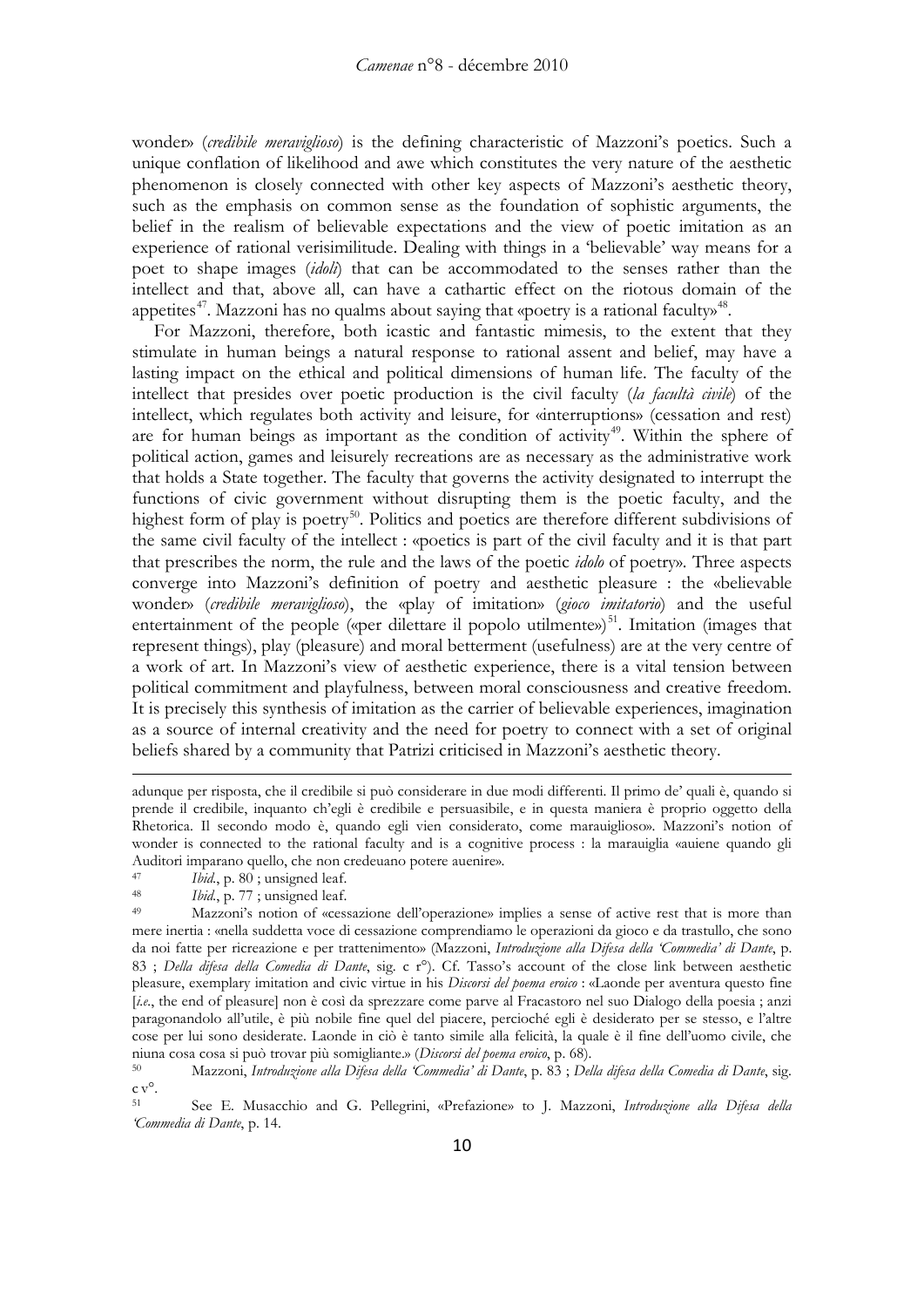## FRANCESCO PATRIZI, OR THE PARADOXICAL COEXISTENCE OF BELIEVABLE AND UNBELIEVABLE REALITIES (*CREDIBLE INCREDIBILITIES*) WITHIN THE AESTHETIC EXPERIENCE

Unlike Mazzoni, Patrizi maintains that the aspects of believable and unbelievable representation cannot be reconciled and that the sense of amazement created by the abrupt appearance of aesthetic novelty in one's life cannot be tamed into a manageable condition of marvellous likelihood. To reconciliation and synthesis, Patrizi opposes tension and juxtaposition. Rhetorical figures, for instance, are constitutively believable and unbelievable at the same time ; they are precarious but powerful combinations of likelihood and wonder, clarity and obscurity<sup>52</sup>. In Patrizi's aesthetic theory, the two parallel orders of believable and unbelievable realities form two distinct universes that, when they come into contact, create the spark of a disquieting yet pleasurable wonder.

Patrizi wrote his *Poetica* between 1586 and 1588. In it, as noted by Lina Bolzoni, he continued his long cherished project of devising a «universal model of poetry», already outlined in the dialogues on history and rhetoric. [53](#page-10-1) Two of the seven sections — *deche* into which the work is divided were published in Ferrara in 1586, the *Deca istoriale* and the *Deca disputata*. Patrizi and Mazzoni had been quarrelling since the author of the *Difesa della Comedia di Dante* had drawn the readers' attention on some wrong assumptions in Patrizi's text, but it was in the *Deca mirabile* that Patrizi criticised Mazzoni for having misinterpreted the meaning of Plato's distinction between icastic and fantastic imitation<sup>54</sup>. Patrizi pointed out that, far from signifying a production of fantastic notions out of the faculty of the imagination (what he called *concetto formato dalla fantasia*), Plato's fantastic mimesis, as well as its twin icastic imitation, was to be understood as a production of images that have their ontological counterpart in the reality outside the mind<sup>55</sup>. Indeed, Mazzoni's idea of fantastic art as a result of the spontaneous, sometimes even capricious activity of the imagination was for Patrizi a blatant misappropriation of Plato's notion of 'fantastic art', for, properly speaking, Mazzoni's fantastic representations (*specie concette nella fantasia*) could not even be called imitations<sup>[56](#page-10-4)</sup>.

The contrast between Patrizi and Mazzoni concerning the meaning of icastic and fantastic imitation betrays a difference of wider significance between the two authors. For Patrizi, the poet is no imitator, for poetry is not about resembling images (*facitrice di idoli*)<sup>[57](#page-10-0)</sup>.

<span id="page-10-0"></span><sup>52</sup> F. Patrizi, *La deca plastica*, in *Della poetica*, ed. D. Aguzzi Barbagli, 3 vol., Florence, Istituto Nazionale di Studi sul Rinascimento, 1969, III, p. 29. See L. Bolzoni, *L'universo dei poemi possibili. Studi su Francesco Patrizi* 

<span id="page-10-1"></span>*da Cherso*, Rome, Bulzoni, 1980, p. 137. 53 Bolzoni, *L'universo dei poemi possibili*, p. 98.

<span id="page-10-2"></span><sup>54</sup> See F. Patrizi, *Risposta a due opposizioni fattegli dal sig. Giacopo Mazzoni*, Ferrara, Baldini, 1587 ; J. Mazzoni, *Discorso intorno alla risposta, et alle oppositioni fattegli dal sig. Francesco Patrizi pertinente alla storia del poema Dafni o Litiersa di Sositeo, poeta della Pleiade*, Cesena, Raverii, 1587 ; F. Patrizi, *Difesa dalle cento accuse dategli dal sig.* Iacopo Mazzoni, Ferrara, Baldini, 1587. See Bolzoni, L'universo dei poemi possibili, pp. 107, 150-151.<br><sup>55</sup> Patrizi, La deca ammirabile, in Della poetica, II, p. 278 : «sono secondo lui e la icastica e la fantastica

<span id="page-10-3"></span>imitazione facitrici di idoli posti fuori di noi, somigliati, o veramente o apparenti tali, e formati ad esempi similmente posti fuor di noi».

<span id="page-10-4"></span><sup>56</sup> *Ibid.*, p. 279 : «E la ragione del nostro niego si è perché ella non è *omoioma tou ontos*, somiglianza dell'ente, né cosa altra tale alla vera assomigliata».

<sup>57</sup> *Ibid*., pp. 280-282. On Patrizi's aesthetic views, see Bolzoni, *L'universo dei poemi possibili*, pp. 97-204 ; A. Andrisano, «Patrizi e il 'meraviglioso' : le fonti classiche», in *Francesco Patrizi filosofo platonico nel crepuscolo del Rinascimento*, ed. P. Castelli, Florence, Olschki, 2002, pp. 65-72 ; L. Schiffler, «Idee estetico-poetiche di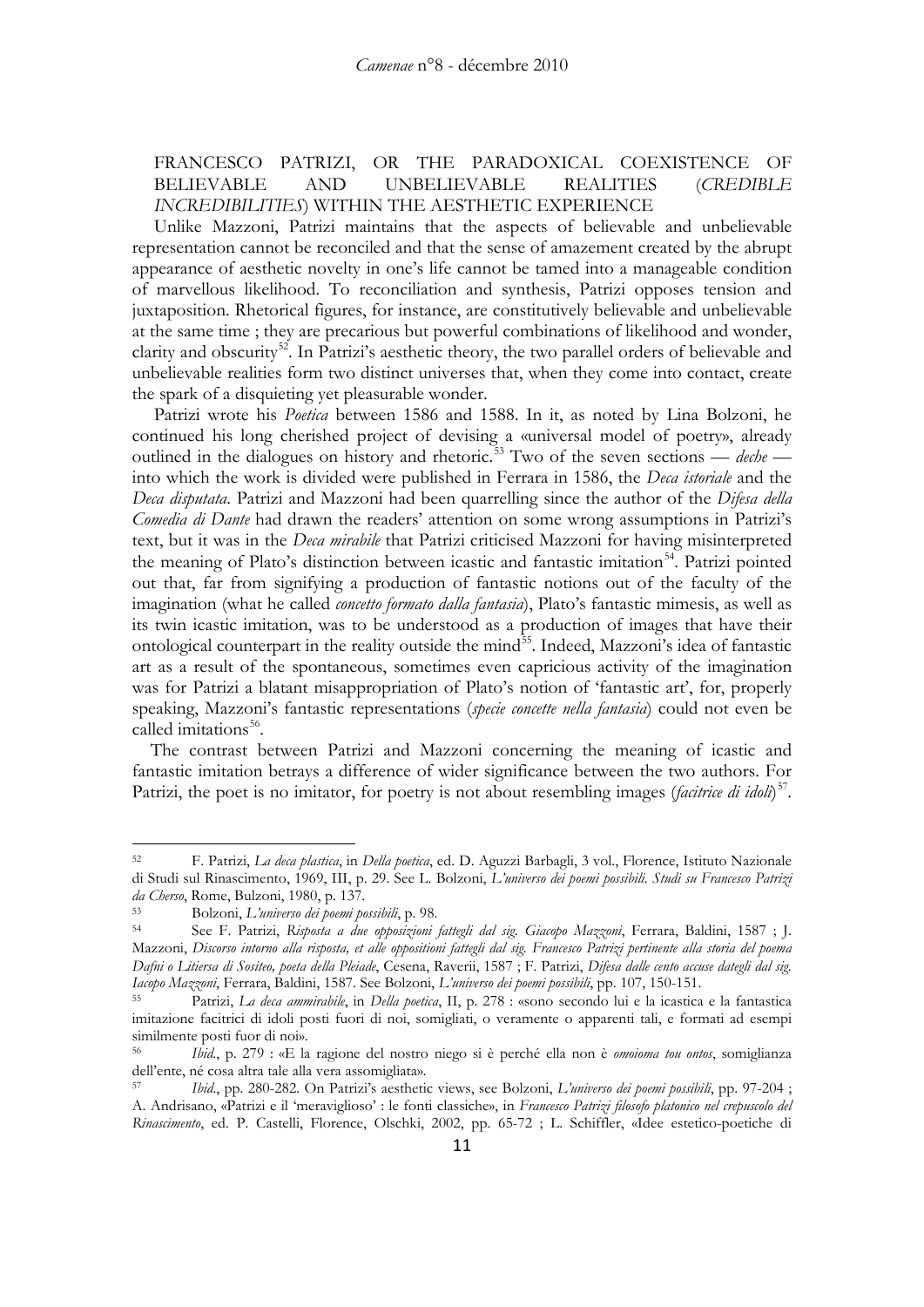Here is the way Patrizi presents the aesthetic conundrum underlying the definition of poetry :

if poetry is image (*idolo*), it is imitation. But it is not imitation, therefore it is not image. Furthermore, if it is image, it is either icastic or fantastic, that is, either it is a likeness or it is not. If it is not a likeness and it is fantastic, it does not have to do with imitation. If it is a likeness or is icastic, it is not poetic, but historic<sup>[58](#page-11-0)</sup>.

If poetry represents reality, and therefore the imitation is of the icastic kind, then it is not truly poetry but history ; if poetry does not represent reality, and therefore the imitation is of the fantastic kind, then the reproduction of fantastic ideas cannot still be considered an imitation, but it is rather the production of a reality that transcends the likelihood of a believable experience. Patrizi argues that, as a creation of marvellous ideas and words (*fattura di concetti e parole maravigliose*»), [59](#page-11-1) «poetry has that which is unbelievable as its object, for this is the true foundation of what is marvellous»<sup>[60](#page-11-2)</sup>. The feeling of wonder that results from «poetic deceit» is an intermediate state between the state of complete knowledge associated with the highest level of wisdom (*somma sapienza*) and the condition of absolute ignorance (*somma ignoranza*). Wise and ignorant men are the two opposite categories of people who are refractory to the feeling of wonder. Between them, the most exposed to wonder are children, then people who are the most similar to children, such as common people (*huom di plebe*), women, unlearned (*chi non è ancora stato insegnato*) and moderately learned people (*quello che mezzanamente è stato indottrinato*) [61.](#page-11-3) Following Plato and Aristotle, Patrizi adds philosophers and prudent people to the list of persons who can be subject to wonder and therefore capable of being enticed by the pleasures of  $art<sup>62</sup>$  $art<sup>62</sup>$  $art<sup>62</sup>$ .

At the time, Lodovico Castelvetro (*La poetica d'Aristotile volgarizzata et sposta*, 1570), Torquato Tasso (*I discorsi dell'arte poetica*, 1587) and Mazzoni (*Della difesa della Comedia di Dante*, 1587) had all argued in different ways that wonder derives from the «believable» (*credibile*) [63.](#page-11-5) Patrizi counters this position by saying that that which is believable cannot produce wonder because it presupposes a condition of awareness in which one believes something to be the case, and this knowledge thwarts the very source of awe<sup>[64](#page-11-6)</sup>. Patrizi

Francesco Patrizi», in *Francesco Patrizi filosofo platonico*, pp. 87-102 ; P. Castelli, «Estetica e gusto nell'opera del Patrizi e nella trattatistica », in *Francesco Patrizi filosofo platonico*, pp. 103-113.

<span id="page-11-0"></span><sup>58</sup> *Ibid.*, p. 283. Patrizi is criticizing Mazzoni. See Mazzoni, *Difesa della Comedia di Dante*, p. 394 : «Ma grande, e malagevole quistione è quella ch'ora prendiamo a trattare, cioè se la Poetica possa rappresentare colla imitatione similitudinaria. E certo ch'egli pare a molti <and later Mazzoni confirms he is of the same opinion>, che la Poetica non possa riceuere questa sorte d'Imitatione, poiché ricevuendola non veggano, come si possa distinguere dall'historia, la quale forma l'Idolo, che rappresenta le cose fatte fuori dell'anima nostra, e per conseguente imita (per così dire) similitudinariamente».

<span id="page-11-1"></span><sup>59</sup> Patrizi, *La deca ammirabile*, in *Della poetica*, II, p. 284.

<span id="page-11-2"></span><sup>60</sup> *Ibid.*, p. 307.

<span id="page-11-4"></span><span id="page-11-3"></span><sup>61</sup> *Ibid.*, p. 291.

<sup>62</sup> *Ibid.*, p. 292 : «Cinque ragioni adunque d'huomini, in cinque gradi naturalmente disposti, sottogiacciono al sentire meraviglia : i fanciulli, i non ammaestrati, quelli che mezzanamente hanno imparato, i prudenti, e i filosofi. E se questi due sopravanzano in intendere il communale popolo, e non sono perciò da noverar fra'l volgo, grande inganno presono certi moderni maestri di poetica, e fra questi alcuni di gran nome, i quali insegnarono che il popolo e il volgo ignorante fosse adeguato uditore della poesia, volendo il contrario i maggior di loro Plutarco, Aristotile, e Platone, e la ragione stessa ora divisata, che tra gli uditori di poetica si compredessono e i prudenti e i filosofanti».

<span id="page-11-6"></span><span id="page-11-5"></span><sup>63</sup> *Ibid*., pp. 295, 298.

<sup>64</sup> *Ibid*., p. 297. See Andrisano, «Patrizi e il 'meraviglioso' : le fonti classiche», p. 70.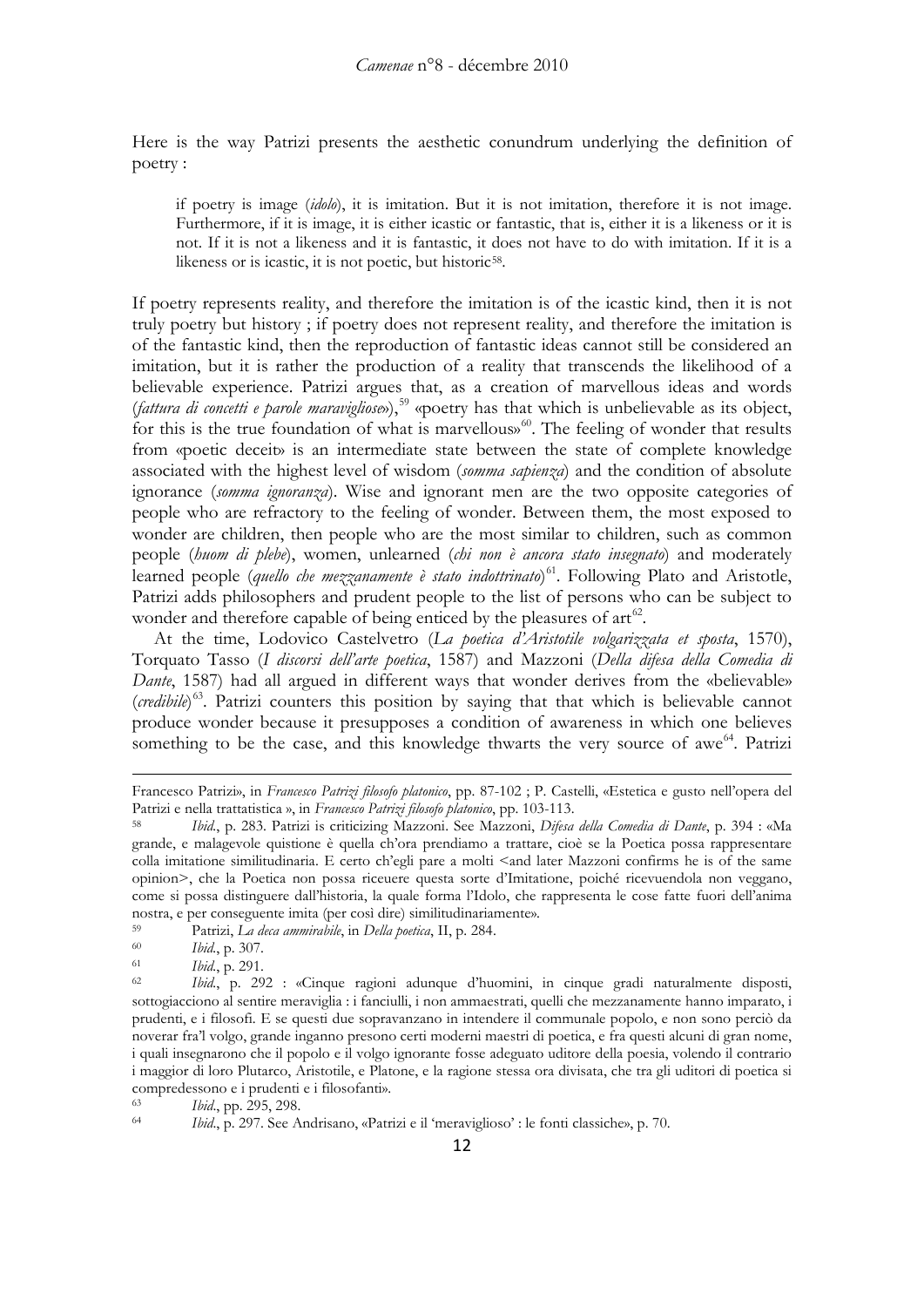explores the interconnected questions of wonder, imagination and belief by outlining four points concerning the limits of wonder and poetry : whether the 'unbelievable' can be the subject of poetry, whether the 'unbelievable' can generate wonder, whether Mazzoni's notion of «believable wonder» (*credibile maraviglioso*) is the true subject of poetry, and whether the poet ought to represent believable matters<sup>[65](#page-12-0)</sup>.

To the first question, Patrizi answers in the affirmative by reminding the reader that poets have always represented incredible, impossible and paradoxical subjects, such as fantastic metamorphoses, gods driven by human passions, and monstrous creatures. Referring to the already mentioned locus in Aristotle's *Poetics* (25, 1461b : the *pithanon adynaton* is to be preferred to both the *apithanon* and the *dynaton*), Patrizi argues that the poet's true excellence lies in his ability «to make believable what in itself is unbelievable». In contrast to Mazzoni, who thinks that a poet demonstrates his or her excellence by transforming the experience of believable matters into an extraordinary experience, for Patrizi the real poet should make the impossible believable rather than ending in failure by making the possible unbelievable («che non abbia saputo mantener credibile quello che per sua natura era tale, anzi rendutolo incredibile»). [66](#page-12-1) With respect to the second question (whether the believable can generate wonder), Patrizi lists twelve possible sources of wonder — «ignorance», «fable», «novelty», «paradox», «raising» (to a higher level of reality), «the unusual», «the supernatural», «the divine», «the great benefit», «the most exact», «the unexpected» and «the sudden» — and he shows how they all are based on the unbelievable<sup>[67](#page-12-2)</sup>.

Patrizi's third question concerns Mazzoni's definition of «believable wonder» (*credibile maraviglioso*) as the true subject of poetry. To show that this definition is untenable, Patrizi delves further deep into the notions of believability and unbelievability. He identifies «two orders of reality», the one leading to the believable, the other to the unbelievable (what Dante expressed in that line from the *Purgatorio* (XIV, 15) «quanto vuol cosa che non fu più mai»). In the first series, we find such categories as «necessary», «possible», «happened», «true» and «likely (*verisimile*)» ; in the second series, Dante's «cosa che non fu più mai» ('that which never was before'), «impossible», «not happened», «false», «similar to false (*falsosimile*)» [68.](#page-12-3) Patrizi is convinced that «an order that is purely believable cannot produce any wonder»<sup>[69](#page-12-4)</sup>. On the other hand, something that is utterly unbelievable would be so remote from the representative powers of the imagination that one would lose the ability to be amazed at it. Real wonder, therefore, is for Patrizi a feeling that is produced every time the two orders overlap (accidentally, as in natural wonders, or deliberately, as in artistic wonders) :

<span id="page-12-4"></span>

<span id="page-12-0"></span><sup>65</sup> *Ibid*., p. 298.

<span id="page-12-1"></span>*Ibid.*, p. 300 : «viene preferito lo impossibile, che per sua natura è incredibile (quando sia fatto credibile dal poeta) al possibile, che per sua natura è credibile (quando o per accidente, o per opera del poeta, è fatto incredibile), mostrandosi in quello somma eccellenza del poeta, il quale sappia quello ch'è per sé incredibile far credibile ; e per questo la insufficienza sua, che non abbia saputo mantener credibile quello che per sua natura era tale, anzi rendutolo incredibile».

<span id="page-12-2"></span><sup>67</sup> *Ibid*., pp. 303-305.

<span id="page-12-3"></span>To indicate the category that is parallel and opposite to «necessary», Patrizi uses a periphrasis from Dante's *Purgatorio* (XIV, 15) : «tu ne fai / tanto maravigliar de la tua grazia, / quanto vuol cosa che non fu più mai». See Patrizi, *La deca ammirabile*, in *Della poetica*, II, p. 309 : «Per lo contrario <that which is contrary to the 'necessary'>, che nome non ha e che per aventura è quello che Dante disse 'quanto vuol cosa che non fu più mai'». An example of literature belonging to the order of the 'unbelievable' is, according to Patrizi, «il *Pantagruel* d'un fantastico poeta francese». 69 *Ibid.*, p. 309.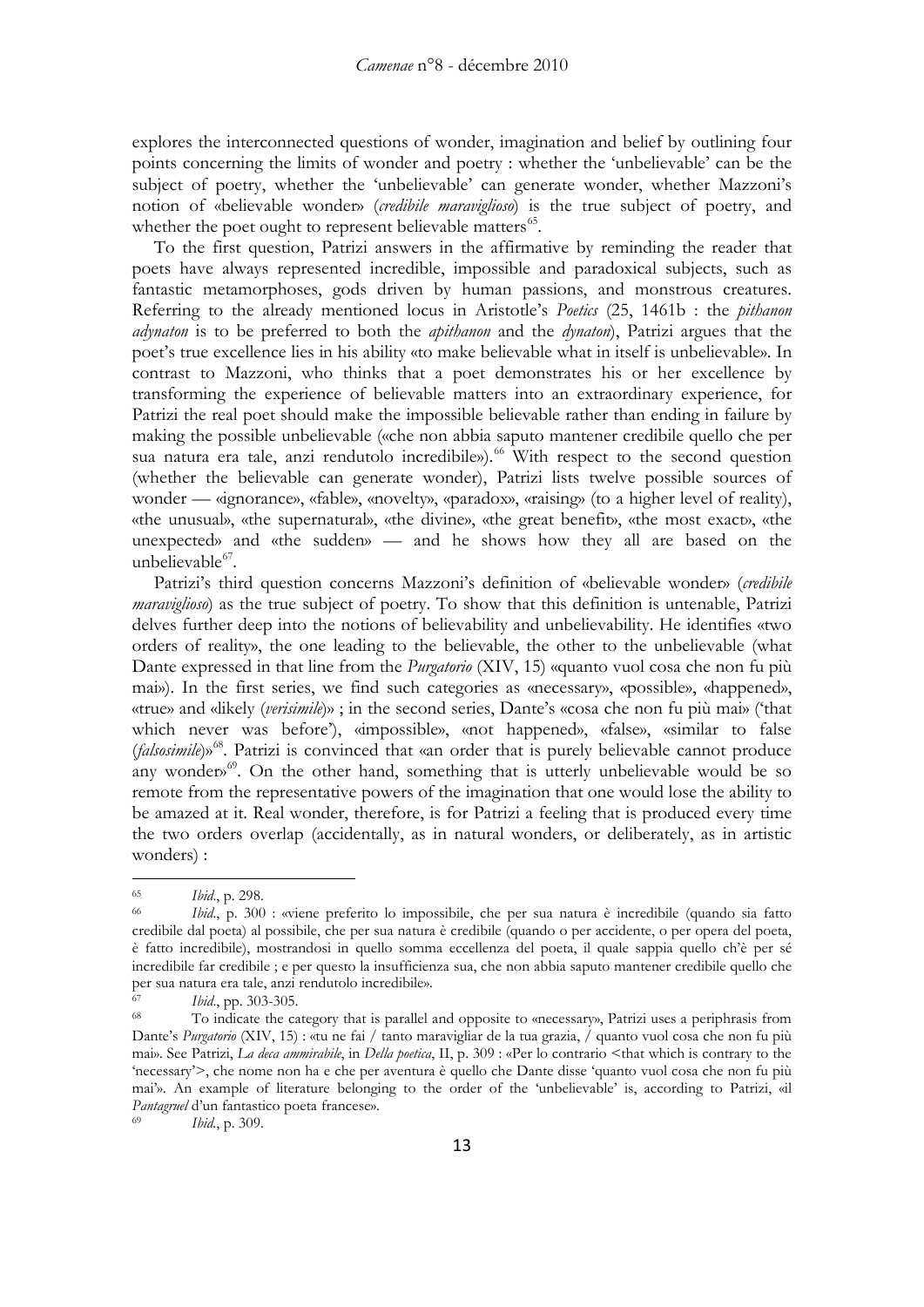by its nature, the marvellous does not originate exclusively from the order of believable things, nor from that of the unbelievable things, but it emerges when the one order is mixed with the other, and something that is believable takes on the appearance of something unbelievable, or something unbelievable takes on the appearance of something believable.[70](#page-13-0)

Patrizi's conclusion is that the feeling of «wonder is a mixture or a combination of opposites (lontani), the believable and the unbelievable»<sup>[71](#page-13-1)</sup>. He sees a dialectic tension between belief and unbelief that is productive of wonder :

what is unbelievable penetrates into what previously looked believable (*il credibile precedente*) and turns this into a new form of believable reality (*un credibile seguente*). This new believable does not quench that which is unbelievable completely, but it keeps it unbelievable until the reason for it being unbelievable is discovered. As long as this reason remains hidden, wholly or partially, that which is unbelievable lives in a condition of mixed coexistence with that which is believable, so that wonder is born and kept alive<sup>[72](#page-13-2)</sup>.

Plato's paradoxical and unstable 'mixture' (*symmixis*) of opinion and sensation becomes Patrizi's paradoxical and unstable 'mixture' of belief and unbelief. One 'order' of reality cannot generate wonder without being connected to the other 'order' : the 'order' of the unbelievable is the «root or matter, and mother, and support and foundation» of the marvellous, while the 'order' of the believable cannot be properly considered as the father, but as a «painter, colourer, dyer, sower, or tiller» of wonders<sup>73</sup>, which is the same to say that the *believable* — *pace* Mazzoni — has an accidental function with respect to the essential role played by the unbelievable. Patrizi goes so far as to outline a combinatorial table of all the possible oppositions (*lontananze*) between the categories that form the «order» of the believables ('necessary', 'possible', 'happened', 'true' and 'likely') and the corresponding categories in the «order» of the unbelievables ( Dante's 'that-which-never-was-before', 'impossible', 'not-happened', 'false' and 'similar to false'). Then Patrizi introduces oppositions (*lontananze*) between the various subjects (*materie*) to which the previous set of oppositions can be applied. These 'subjects' are 'God', 'nature' and 'human beings'. The possible combinations between *materie* and *lontananze* amount to seventy-five. However, Patrizi explains that the multiplication of the subjects as a result of the various levels of reality can increase exponentially when subjects are combined with their attributes ('causes', 'essences', 'powers', 'knowledge', 'will', 'actions', 'passions' and 'effects'). The grand total of the possible combinations (*congiungimenti*) amounts to 33.600. Patrizi warns that «no poet should feel overwhelmed, or doubt that he does not have sufficient combinations between oppositions (*congiungimenti di lontani*) that are capable of producing miracles and wonders»<sup>[74](#page-13-4)</sup>. In Patrizi's aesthetic theory, the scope of wonder expands to encompass the whole field of

<u>.</u>

<span id="page-13-4"></span>*Ibid.*, p. 314.

<span id="page-13-0"></span><sup>70</sup> *Ibid.*, p. 310.

<span id="page-13-1"></span><sup>71</sup> *Ibid.*, p. 318.

<sup>72</sup> *Ibid*., p. 319.

<span id="page-13-3"></span><span id="page-13-2"></span>*Ibid.* : «E per tanto si potrà tener per fermo che un ordine senza congiunzione dell'altro non possa in niun modo per se stesso il mirabile generare, ma fie uopo e dell'uno e dell'altro a farlo. L'un de' quali, ciò è l'incredibile, vi starà come radice o materia, e madre, e sostegno e fondamento del mirabile ; e l'altro, ciò è il credibile, vi sarà non a pieno come padre, ma come dipintore, o coloratore, o tintore, o seminatore, o coltore. E sarà tale quale è quella cagione, la quale da alcuni filosofanti è dimandata *causa sine qua non*».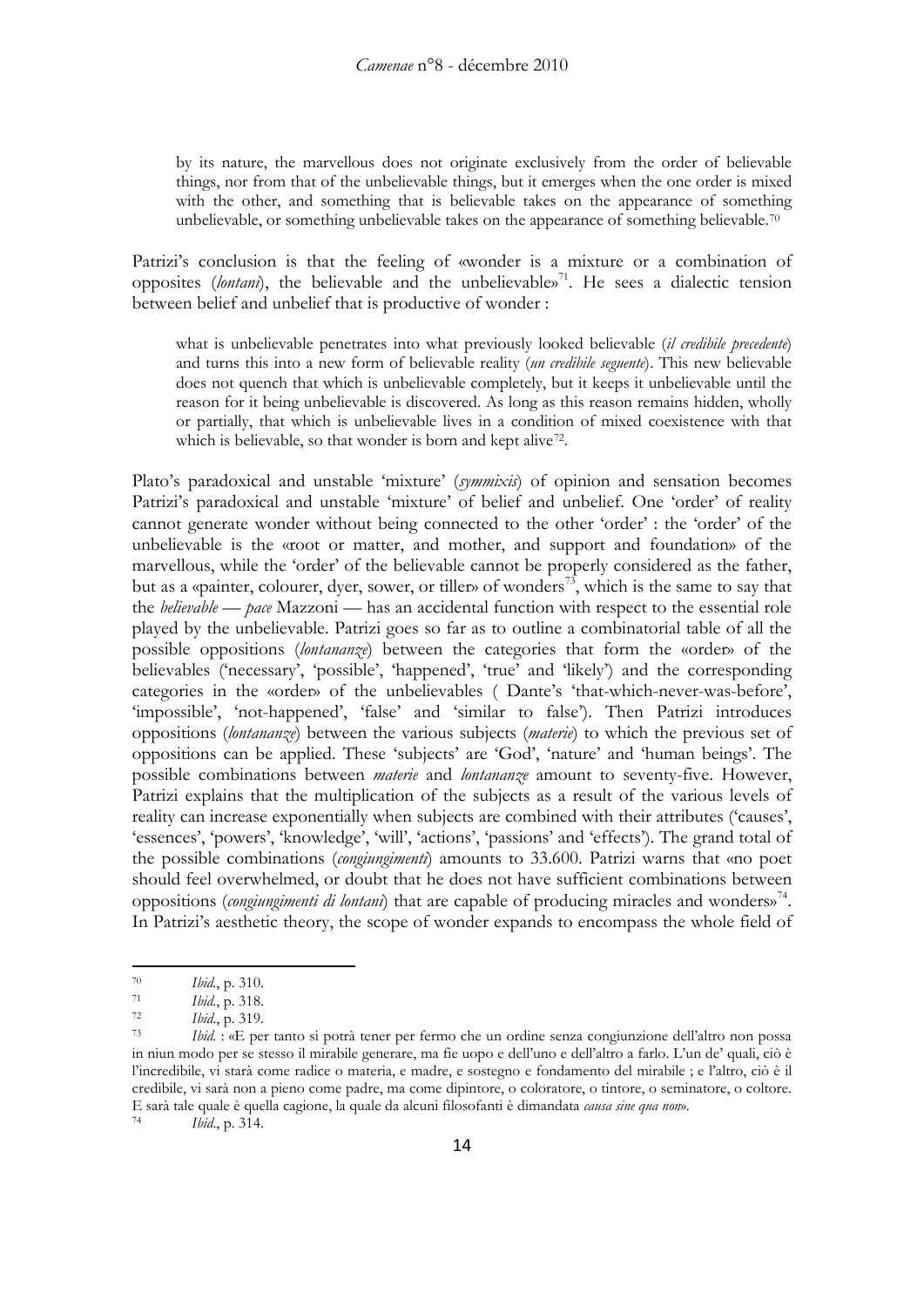poetic matter because the domain of incredible subjects that are susceptible of poetic imitation is intertwined with myriad attributes in the universe of likely subjects.

## TORQUATO TASSO, OR THE ICASTIC NATURE OF TRUE REALITY

According to Baxter Hathaway, both Mazzoni and Patrizi «were motivated in large measure by the desire to refute the Aristotelized Platonism of Tasso».<sup>[75](#page-14-0)</sup> In 1587, Tasso had published in Venice his *Discorsi dell'arte poetica*, on which he had been working for quite some time, in all likelihood as early as the 1560s. A modified version of the work was printed in 1594 under the title of *Discorsi del poema eroico*. Here Tasso attributed to Mazzoni the same fundamental error with which he had charged Francesco Robortello, who in his *In librum Aristotelis De arte poetica explicationes* (1548) had considered «the false» to be the matter of poems. On the contrary, for Tasso the false is the matter of the sophist, who, as Plato and Aristotle had demonstrated, «works with what is not» :

the poet bases his work on some true action and considers it as verisimilar ; hence his matter is the verisimilar, which may be true and false, but is generally closer to true. It would not be at all reasonable that the verisimilar should be closer to the false, from which it greatly differs. For where there is unlikeness (*dissimilitudine*), there cannot be identity, whereas things that resemble each other can be the same, if not in substance at least in quality [76](#page-14-1) .

While Mazzoni had characterised poetry as the most ancient kind of sophistic art, Tasso, going back to Socrates', Plato's and Aristotle's condemnation of sophistic practices, rejected any association of poetry with sophistry. He also distanced himself from Mazzoni's opinion that fantastic poetry was superior to the icastic one :

I cannot therefore concede either that poetry is to be placed under the sophists' art or that the phantastic is the most perfect kind of poetry. And even if I did concede that poetry like the sophistic art creates idols, and not merely idols but gods (since the highest praise of poetry is properly that they deify just and valorous princes and set them among the immortals, consecrating their memory to eternity), I still would not concede that the sophist's art and the poet's are the same.<sup>[77](#page-14-2)</sup>

In keeping with Aristotle, that which happened or might happen or might have happened is what circumscribes the otherwise infinite expanse of poetic matter, while that which is not, never was and never will be — the possible object of fantastic imitation — cannot find adequate poetic representation.

And Mazzoni is even less right in saying that the most perfect poetry is phantastic imitation. Such imitation is of things that are not and never were, whereas the most perfect poetry imitates things that are, were, or may be, such as the Trojan war, the wrath of Achilles,

<span id="page-14-0"></span><sup>75</sup> B. Hathaway, *The Age of Criticism : The Late Renaissance in Italy*, Ithaca, Cornell University Press, 1962, p. 13. On Tasso and Mazzoni see also E. Russo, «Il rifiuto della sofistica nelle postille tassiane a Jacopo Mazzoni», La Cultura, 38 (2000), pp. 279-318 ; C. Scarpati, «Icastico e fantastico. Iacopo Mazzoni tra Tasso e Marino», in Id., *Dire la verità al principe. Ricerche sulla letteratura del Rinascimento*, Milan, Vita & Pensiero, 1987, pp. 231-269 ; Id., «Tasso, Patrizi e Mazzoni», in Id., *Invenzione e scrittura. Saggi di letteratura italiana*, Milan, Vita &

<span id="page-14-1"></span>Pensiero, 2005, pp. 211-228.<br><sup>76</sup> Tasso, *Discorsi del poema eroico*, p. 86 ; *Discourses on the Heroic Poem*, p. 28.<br><sup>77</sup> Ibid. p. <sup>87</sup> : p. 29.

<span id="page-14-2"></span>*Ibid.*, p. 87; p. 29.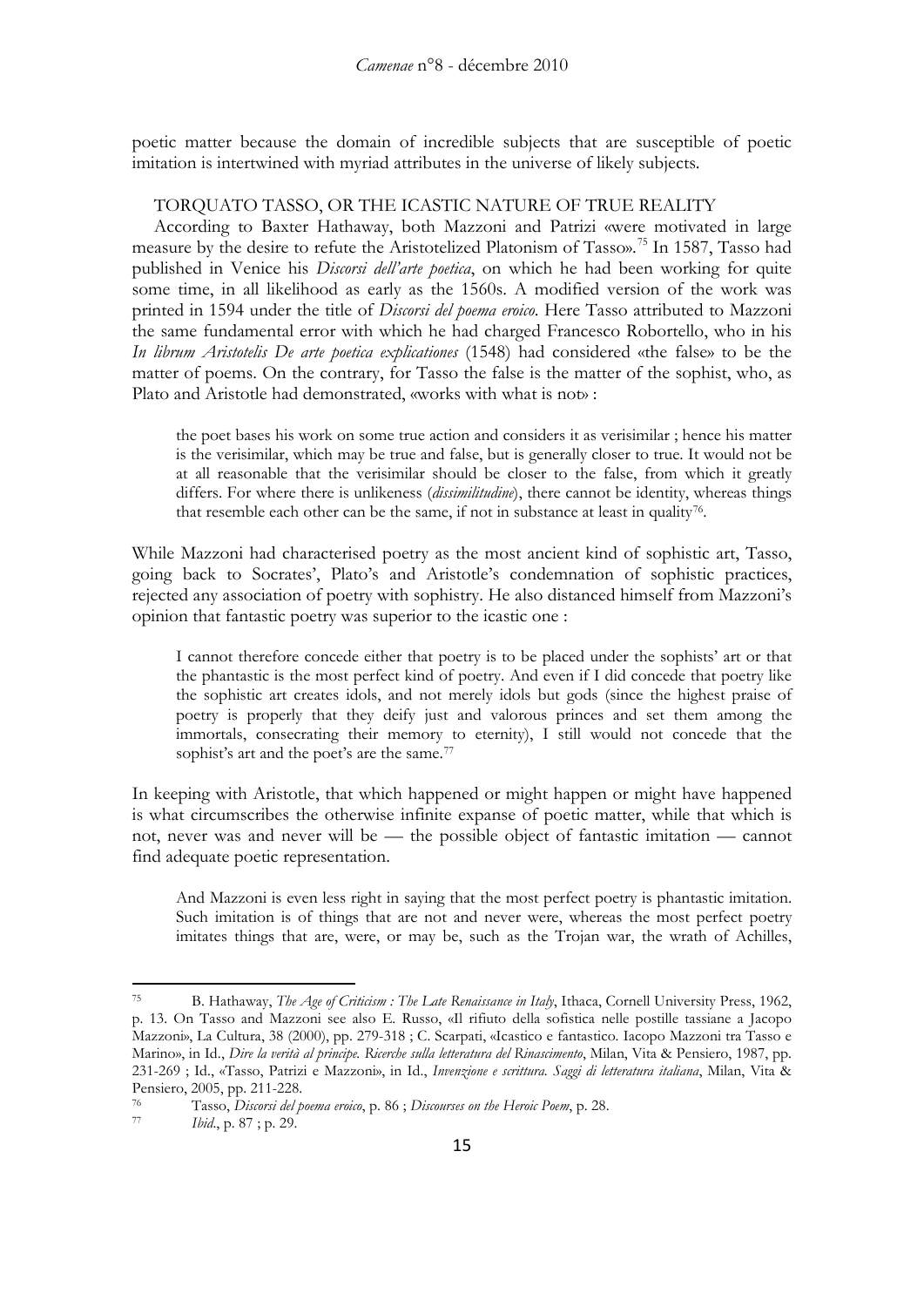Aeneas' piety, the battles of the Trojans and Latins, and other things that either happened or might have happened[78](#page-15-0) .

Tasso described the question of poetic 'matter' as an extraordinarily complex puzzle for human imagination, «like a dark forest, murky and without a ray of light»<sup>[79](#page-15-1)</sup>, and yet he also acknowledged that the matter of poetic imagination contained a boundless supply of virtual realities :

Poetic matter then seems vast beyond all others, since it embraces things lofty and lowly, serious and jocular, sad and happy, public and private, unfamiliar and familiar, new and old, national and foreign, sacred and secular, civilised and natural, human and divine, so that its boundaries seem to be not the mountains and seas that divide Italy from Spain, nor Taurus, Atlas, Bactra, Thule, nor south, north, east, or west, but heaven and earth, in fact the highest region of heaven and the deepest region of the heaviest element.<sup>[80](#page-15-2)</sup>

The question for Tasso then becomes how to assess the scope and the boundaries of poetic matter. Should the material for imitation — «the immense forest of poetic matter (*la grandissima selva della materia poetica*)»[81](#page-15-3) — be limited to existing thing? What about impossibilities and falsities that are in fact 'imitated'? In a way, prosopopeias and all forms of personification are imitations of feigned realities. The question is for Tasso even more urgent given the Platonic premises of his argument, so much so that he cannot help but ask the question : «what shall we say exist, the intelligible or the visible?». Significantly, his answer is a surprising going back to the Eleatic predicament that Plato had described in the Sophist : «Surely the intelligible, in the opinion of Plato too, who put visible things in the genus of not-being and only the intelligible in the genus of being». Thus angels, winged lions, eagles and oxen, to the extent that they are «images of the evangelists», do not fall within the province of fantastic imitation, but are as icastic as any other representation of concrete reality. However, the price Tasso has to pay for advocating the icastic representability of intelligible ideas is high, for this solution implies a radical intellectualisation of the imagination and its representative powers :

phantasy is [a faculty] in the divisible part of the mind, not the indivisible, which is the intellect pure and simple, unless besides the phantasy which is a faculty of the sensitive soul there were another which is a faculty of the intellective. And this seems fitting enough since phantasy was thus named by the Greeks from light (as we may read in Plutarch's *On the Opinions Accepted by the Philosophers*) as the power which is like light in illuminating things and revealing itself. This is suitable rather to intellectual phantasy. But although both our theologians and the Platonic philosophers postulate this faculty, Aristotle neither knew of nor admitted it. Nor did Plato in the *Sophist* ; otherwise he would not have distinguished icastic from phantastic imitation, since the icastic too would belong to the intellectual imagination (*fantasia intellettuale*) [82](#page-15-4) .

<span id="page-15-0"></span><sup>78</sup> *Ibid.*, p. 88 ; p. 31.

<span id="page-15-1"></span><sup>79</sup> *Ibid.*, p. 78 («la materia è simile ad una selva oscura, tenebrosa, e priva d'ogni luce») ; p. 21.

<span id="page-15-2"></span><sup>80</sup> *Ibid*., p. 79 ; p. 22.

<span id="page-15-3"></span> $\begin{array}{ccc}\n & 81 \\
\hline\n & 82\n\end{array}$  Ibid., 79.

<span id="page-15-4"></span><sup>82</sup> Ibid., p. 90 ; pp. 32-33. See *Discorsi del poema eroico*, p. 91 : «e però la sua [del poeta] imitazione è più tosto icastica che fantastica ; e se pur fu operazione de la fantasia, intendasi d'una imaginazione intellettuale ; ma non si può contradistinguere dall'icastica».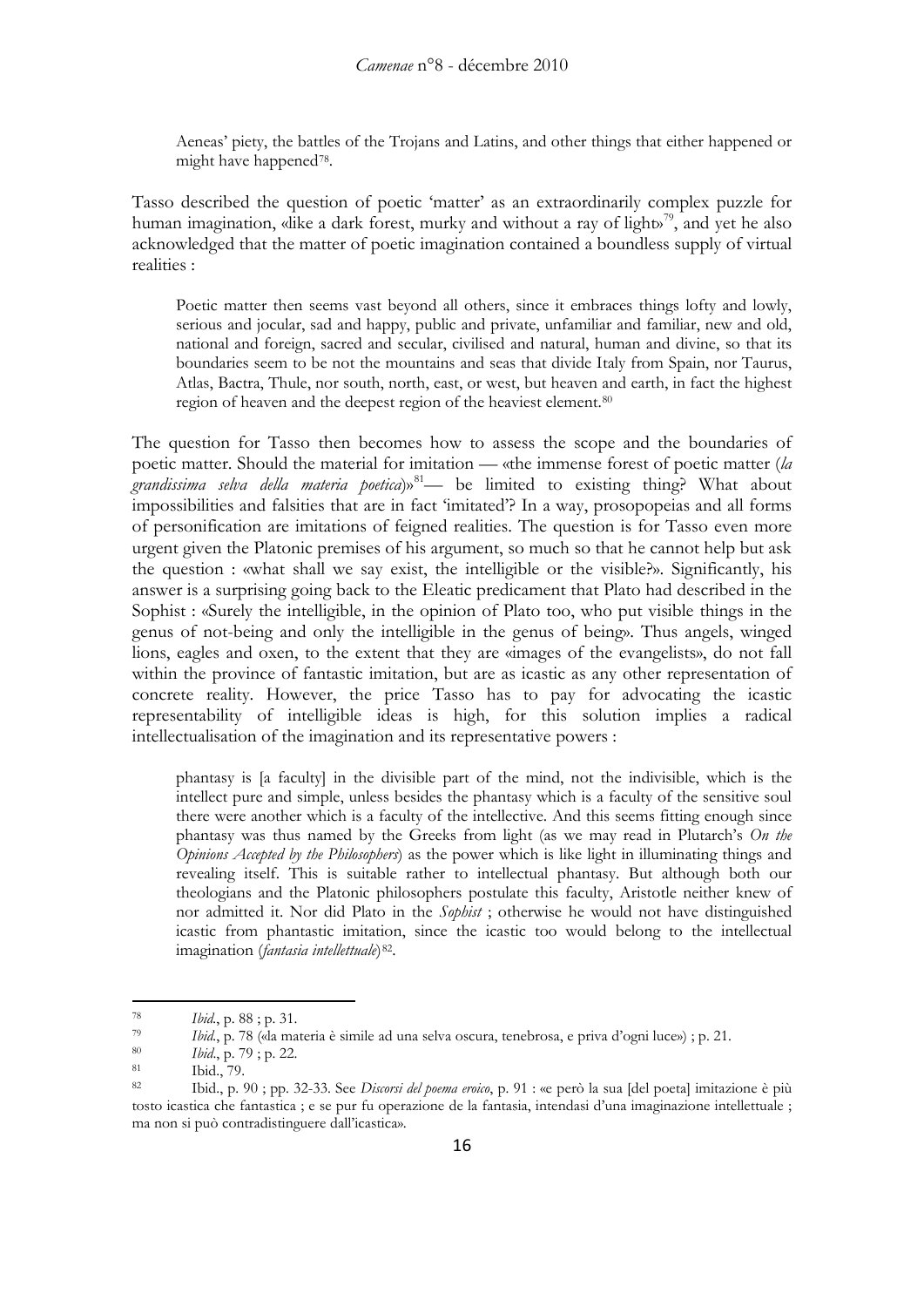Tasso compares this *fantasia intellettuale* to the *alta fantasia* mentioned by Dante in *Paradiso*[83.](#page-16-0) The tension is indeed high. If Mazzoni, while rereading Plato's locus on icastic and fantastic imitation, had in the end sided with the sophist, Tasso now sides with Parmenides.<sup>[84](#page-16-1)</sup> His notion of «intellectual imagination» makes the matter of poetic imitation a part of the matter of the intellect : «We not only, therefore, speak of the matter of a speech, a syllogism, or a verse, but also call material a capacity of our intellect to receive all forms»<sup>[85](#page-16-2)</sup>.

## GREGORIO COMANINI, OR THE UNRESTRAINED FREEDOM OF FANTASTIC REALITY

Later in the sixteenth century, in the dialogue *Il Figino*, published in Mantua in 1591, Gregorio Comanini, a Lateran canon friend of both Mazzoni and Tasso, applied the distinction between icastic and fantastic imitation to a discussion on the nature of painting [86.](#page-16-3) The *idolo* as «the adequate object of mimetic art», he wrote in that work, can represent either a «real thing, outside the artist's intellect» or an «imaginary thing», which «exists only in the imagination of the imitating man».[87](#page-16-4) While the former is a *simolacro* and, to the extent that it refers to a real entity, it has a reality of its own, the *idolo* that is a pure figment of the imagination is of a different ontological level and is rather a *chimera*, a *capriccio*. [88](#page-16-5) Referring like his predecessors to Plato's *Republic*, Comanini took *idolo* in a broad sense to signify «the object of any imitation», and then he further divided it, following the Platonic *Sophist*, into «resembling or icastic imitation» and «fantastic imitation» :

The former kind is the one that imitates things as they are, the latter is the one that invents things that do not exist. And he <*i.e*., Plato> says that the *idolo* is the specific object of both imitations. Ficino, in his translation, called the *idolo* simulacrum. [89](#page-16-6)

<span id="page-16-0"></span><sup>83</sup> Cfr. Dante, *Paradiso*, XXXIII, 142 ; XVII, 25-26.

<span id="page-16-1"></span><sup>84</sup> Tasso, *Discorsi del poema eroico*, p. 91 : «È dunque il poeta, benché sia facitore de l'imagini, più tosto simile al dialettico e al teologo ch'al sofista».

<span id="page-16-2"></span><sup>85</sup> Tasso, *Discorsi del poema eroico*, p. 79 ; *Discourses on the Heroic Poem*, p. 21.

<span id="page-16-3"></span><sup>86</sup> On Comanini, see A. Ferrari-Bravo, Il Figino *del Comanini*. *Teoria della pittura di fine '500*, Rome, Bulzoni, 1975 ; A. Doyle-Anderson and G. Maiorino, «Introduction» to G. Comanini, *The Figino, or On the Purpose of Painting. Art Theory in the Late Renaissance*, Toronto, University of Toronto Press, 2001, pp. ix-xxi.

<span id="page-16-4"></span><sup>87</sup> G. Comanini, *Il Figino overo del fine della pittura*, in *Trattati d'arte del Cinquecento fra Manierismo e Controriforma*, ed. by P. Barocchi, 3 vol., Bari, Laterza, 1960-1962, III, p. 254. On Comanini and the question of the appropriateness of fantastic and icastic representations with respect to both poetry and painting, see C. Ossola, *Autunno del Rinascimento*, Florence, Olschki, 1971 ; J. M. Cocking, *Imagination. A Study in the History of Ideas*, London, Routledge, 1991, pp. 225-226 ; Castelli, «Estetica e gusto nell'opera del Patrizi e nella trattatistica ». I would like to thank François Quiviger for drawing my attention to Comanini's *Il Figino*.

<span id="page-16-5"></span><sup>88</sup> Comanini, *Il Figino*, p. 255 : «Ma se 'l pittore dipingesse una chimera, o vogliam dire un capriccio non mai più da altro artefice imaginato et espresso, costui farebbe idolo di cosa imaginaria e che avrebbe il suo essere nella sola mente, e non fuori».

<span id="page-16-6"></span><sup>89</sup> *Ibid*.: «Per l'auttorità del qual Ficino voi vedete che ancora questa parola 'simolacro' è generale e commune a significare imagine di cosa sussistente (concedetemi questa voce) e non sussistente altresì. Quel pittore adunque, il quale imiterà cosa formata dalla natura, come sarebbe uomo, fiera, monte, mare, piano et altre simili, farà imitazione icastica ; ma quegli che dipingerà un suo capriccio non più disegnato da alcun altro, almeno che egli sappia, farà l'imitazione fantastica. Onde Virgilio nella persona d'Enea, l'Ariosto nella persona d'Orlando e 'l Tasso in quella di Goffredo saranno poeti icastici, come rappresentatori d'uomini che veramente sono stati ; ma i medesimi nella persona d'Acate, di Rodomonte e d'Argante, perché hanno finto uomini che mai non furono, poeti fantastici debbono essere appellati, e formatori d'idoli rappresentanti cose che non hanno l'esser fuor della mente».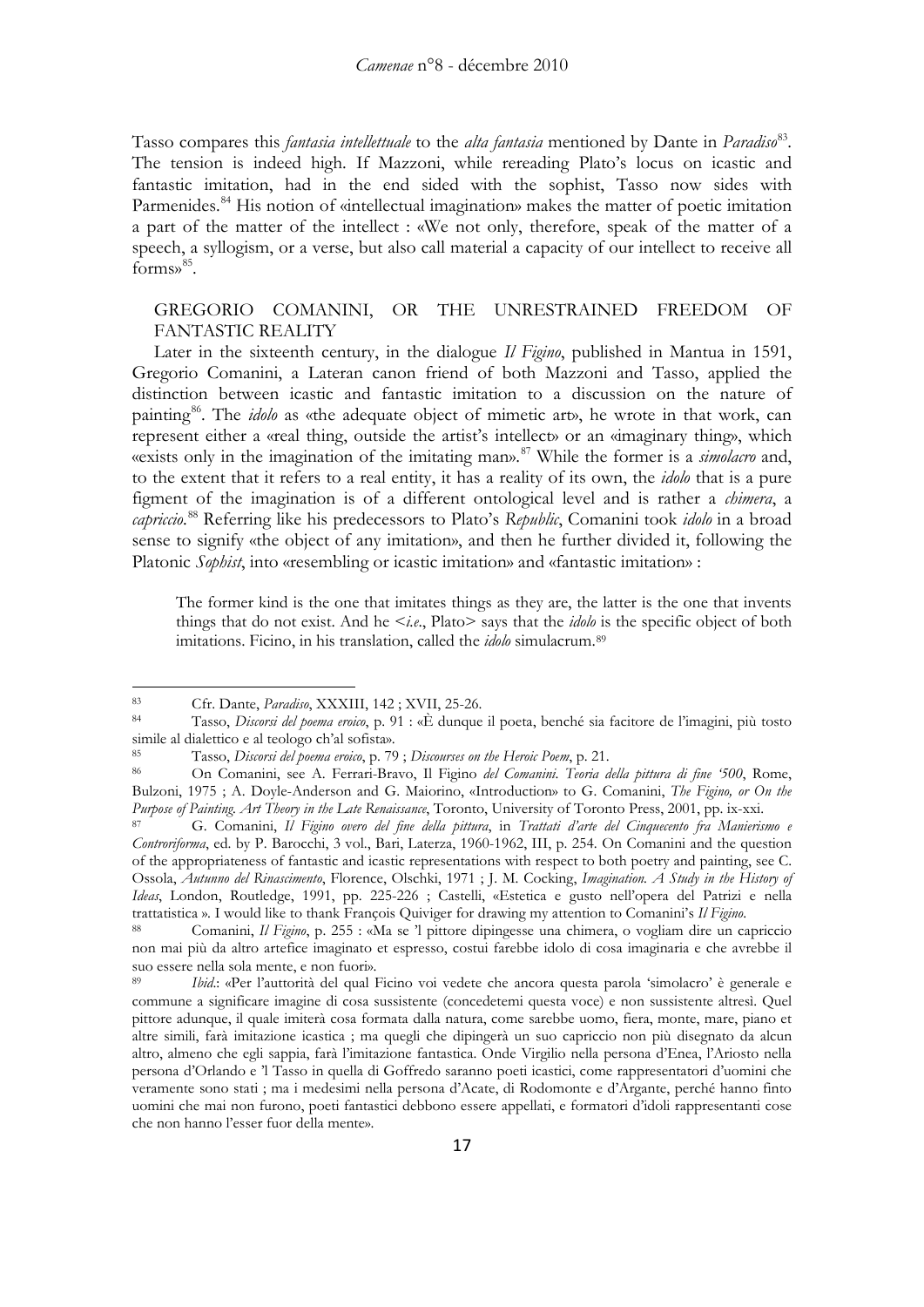For Comanini, Giuseppe Arcimboldo represented the perfect exemplification of the 'fantastic' painter (*ingegnosissimo pittor fantastico*).<sup>[90](#page-17-0)</sup> This is certainly a clear indication that Plato's notion of fantastic imitation had undergone a radical transformation, from his original suggestion that sculptors, painters and architects when creating «large works» need to apply optical corrections to Comanini's praise of the playful and arbitrary forms in Arcimboldo's paintings. This shift in tone is quite surprising if we think that in the climate of post-Tridentine Catholic Reformation, the *idolo* could be seen as dangerously close to the meaning of idolatrous worship. It is certainly no accident that Torquato Tasso had recovered precisely that meaning when condemning the implications of sophistic nihilism : «When we say then that the sophist is a maker of idols, we mean of idols that are images of non-existent things (*imagini di cose non sussistenti*), since the sophist's subject is what is not. It was in this sense that St Paul said : «An idol is nothing» (*Idolum nihil est*)»<sup>91</sup>. Tasso included Mazzoni and Comanini in the same condemnation : «the poet as maker of images (*facitor de*  l'imagini) is not a phantastic imitator (*fantastico imitatore*)»<sup>[92](#page-17-2)</sup>.

In the *Sophist*, Plato had presented the absurd entanglement of not-being with being so much dreaded by the Eleatic thinkers as the appropriate context for his discussion of the nature and power of images. To qualify such an entanglement, Plato had distinguished among images (*eidola*), likenesses (*eikona*), imitations (*mimemata*) and appearances (*phantasmata*). During the Renaissance, after Ficino had recovered the Platonic distinction between icastic and fantastic representations of reality, Plato's original question concerning the nature of the relationship that connects a copy (*eidolon*) to its original (*idea*) became a question about whether the imagination has the power to create worlds of its own, alternative to the existing one, and whether such worlds are aesthetically plausible. Among the authors examined in this essay, Mazzoni maintained that the imagination could legitimately create fictitious universes which even common people were entitled to enjoy provided that the images used by the artist were consistent with the beliefs shared by his community. For Mazzoni the imitation had to be marvellous but imitable, and imitable because credible. By contrast, Patrizi thought that Mazzoni's poetics of the «believable wonder» (*credibile meraviglioso*) was a contradiction in terms. He maintained that the alleged imitation was in fact the creation of a different kind of reality, a birth constitutively 'unbelievable' because made out of nothing, but aesthetically plausible all the same. Tasso overcame the risks of ontological nihilism involved in Patrizi's position by going back to the original Platonic assumption that the only true reality is the intelligible being and that in fact the distinction between icastic and fantastic imitation in the field of artistic mimesis is a false one problem : poetry is imitation, and as imitation it can only be of an icastic kind. Tasso distinguished two levels in the sphere of icastic imagination : the icastic imitation of sensible appearances and the icastic imitation of intelligible realities.

<span id="page-17-0"></span><sup>90</sup> *Ibid*., p. 257. See also *ibid*., p. 270 : «Diciam pure quello che è la verità, e confessiamo, la virtù fantastica — l'ufficio della quale è di ricevere le specie apportate dagli esteriori sensi al senso comune, e di ritenerle, et ancora di comporle insieme — essere gagliardissima nell'Arcimboldo, poiché egli, componendo insieme l'imagini delle sensibili cose da lui vedute, ne forma strani capricci et idoli non più da forza di fantasia inventati, quello che pare impossibile a congiungersi accozzando con molta destrezza e facendone risultar ciò che vuole».

<span id="page-17-2"></span><span id="page-17-1"></span><sup>91</sup> Tasso, *Discorsi del poema eroico*, p. 89 ; *Discourses on the Heroic Poem*, p. 31. See Paul, I Cor. 8: 4. *Ibid.*, p. 90; p. 32.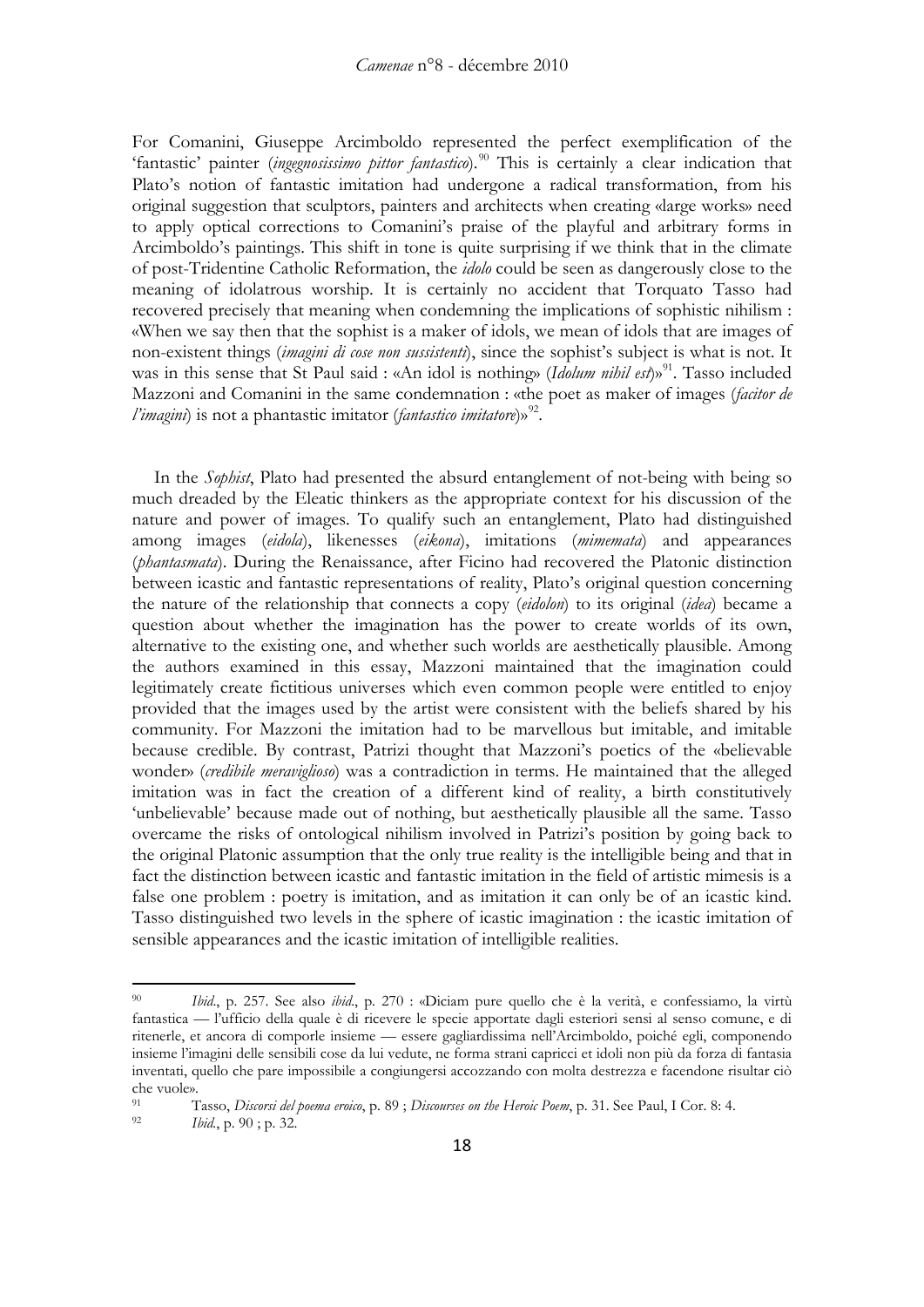However, Tasso's defence of ontological realism premised on icastic intelligibility as the foundation of poetic mimesis — the most Platonic position in a way — was not the commonly accepted solution to the quarrel on icastic and fantastic imitation. With canons of taste and style evolving in line with Manneristic ideals of beauty and forms of post-Tridentine piety, the very notion of objective idealism lost its allure and it crumbled down into a sea of fantastic forms teeming with the most fanciful associations. An important consequence of this shift in philosophical exegesis and aesthetic taste is that late Renaissance Aristotelian and post-Aristotelian literary criticism created the ideal conditions for a thorough debate over the relationship between appearance and reality. In the context of Renaissance ontology, the Aristotelian view that poetic matter includes all that might possibly happen stretched the scope and the limits of representation and likelihood. Renaissance culture as a whole can be characterised as a culture of appearances. It obsession with semblances and images betrays a deeper, tragic sense of the irreconcilable split between reality and its many fleeting appearances.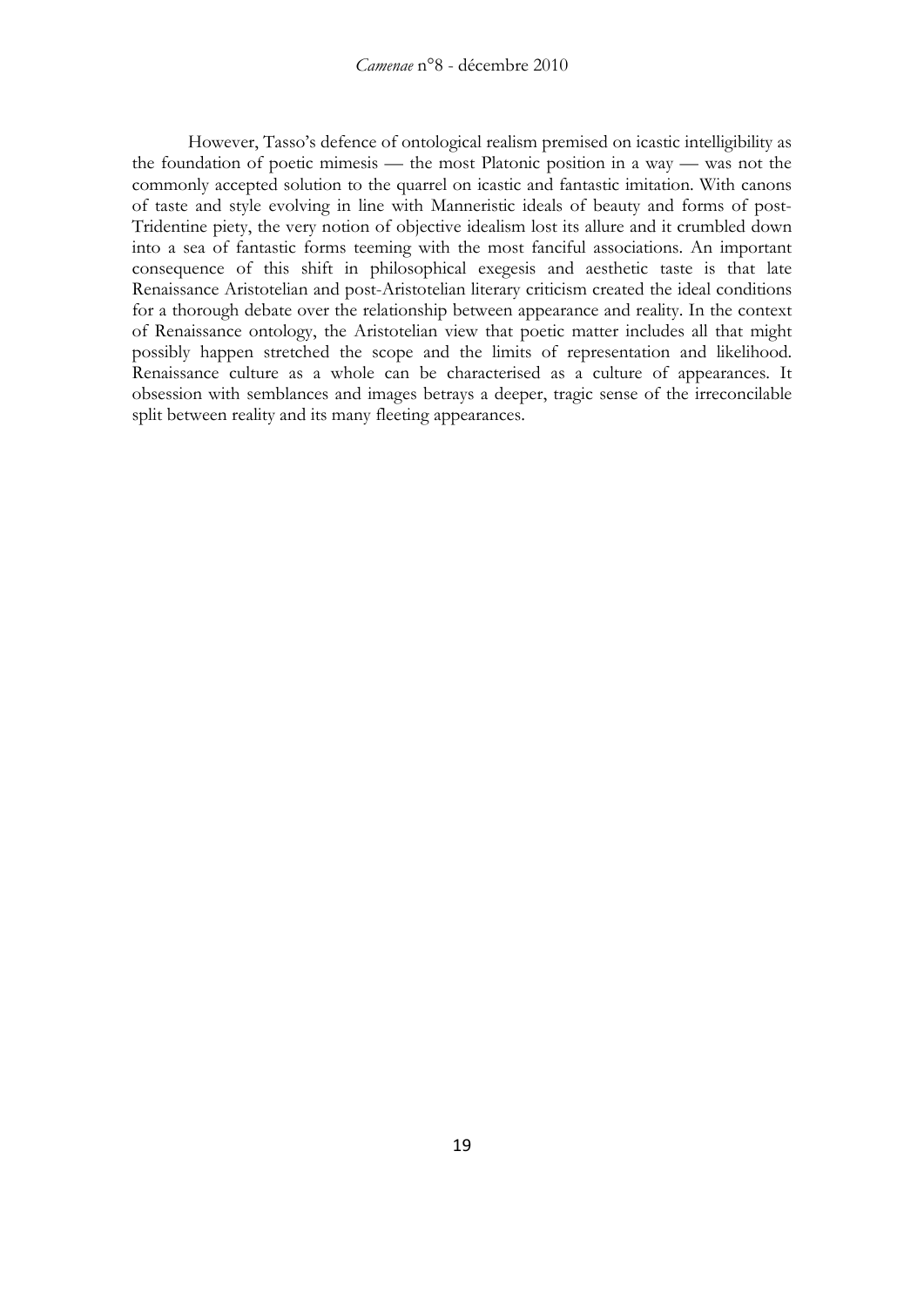## BIBLIOGRAPHY

ALLEN, M. J. B., *Icastes : Marsilio Ficino's Interpretation of Plato's* Sophist, Berkeley, University of California Press, 1989.

ANDRISANO, A., «Patrizi e il 'meraviglioso' : le fonti classiche», in *Francesco Patrizi filosofo platonico nel crepuscolo del Rinascimento*, ed. P. Castelli, Florence, Olschki, 2002, pp. 65-72.

BOLZONI, L., *L'universo dei poemi possibili. Studi su Francesco Patrizi da Cherso*, Rome, Bulzoni, 1980.

CASTELLI, P., «Estetica e gusto nell'opera del Patrizi e nella trattatistica », in *Francesco Patrizi filosofo platonico*, pp. 103-113.

CLARK, S., *Vanities of the Eye. Vision in Early Modern European Culture*, Oxford, Oxford University Press, 2007.

COCKING, J. M., *Imagination. A Study in the History of Ideas*, London, Routledge, London, 1991, pp. 225-226.

COMANINI, G., *Il Figino overo del fine della pittura*, in *Trattati d'arte del Cinquecento fra Manierismo e Controriforma*, ed. by P. Barocchi, 3 vols, Bari, Laterza, 1960-1962, pp. 237-379.

DOYLE-ANDERSON, A., and MAIORINO, G., «Introduction» to G. Comanini, *The Figino, or On the Purpose of Painting. Art Theory in the Late Renaissance*, University of Toronto Press, Toronto, 2001, pp. ix-xxi.

FERRARI-BRAVO, A., Il Figino *del Comanini*. *Teoria della pittura di fine '500*, Rome, Bulzoni, 1975.

HATHAWAY, B., *The Age of Criticism : The Late Renaissance in Italy*, Ithaca, Cornell University Press, 1962.

MARSH, D., *Lucian and the Latins. Humor and Humanism in the Early Renaissance*, Ann Arbor, The University of Michigan Press, 1998.

MAZZONI, J., *Della difesa della Comedia di Dante, distinta in sette libri. Nella quale si risponde alle oppositioni fatte al Discorso di M. Iacopo Mazzoni, e si tratta pienamente dell'arte Poetica, e di molt'altre cose pertenenti alla philosophia, et alle belle lettere*, Cesena, Raveri, 1587.

MAZZONI, J., *Discorso intorno alla risposta, et alle oppositioni fattegli dal sig. Francesco Patrizi pertinente alla storia del poema Dafni o Litiersa di Sositeo, poeta della Pleiade*, Cesena, Raverii, 1587.

MAZZONI, J., *Introduzione alla Difesa della 'Commedia' di Dante*, ed. E. Musacchio and G. Pellegrini, Bologna, Cappelli, 1982.

NAPOLITANO VALDITARA, L. M., *Platone e le 'ragioni' dell'immagine. Percorsi filosofici e deviazioni tra metafore e miti*, Milan, Vita & Pensiero, Milan, 2007.

OSSOLA, C., *Autunno del Rinascimento*, Florence, Olschki, 1971.

PANOFSKY, E., *Idea. A Concept in Art Theory*, tr. by J. J. S. Peake, Columbia, University of South Carolina Press, 1968.

PATRIZI, F., *Risposta a due opposizioni fattegli dal sig. Giacopo Mazzoni*, Ferrara, Baldini, 1587.

PATRIZI, F., *Difesa dalle cento accuse dategli dal sig. Iacopo Mazzoni*, Ferrara, ......1587.

PATRIZI, F., *Della poetica*, ed. D. Aguzzi Barbagli, 3 vols, Florence, Istituto Nazionale di Studi sul Rinascimento, 1969.

PURNELL, jr, F., *Jacopo Mazzoni and His Comparison of Plato and Aristotle*, PhD dissertation, Columbia University, New York, 1971.

ROSEN, S., *Plato's* Sophist*. The Drama of Original and Image*, New Haven and London, Yale University Press, 1983.